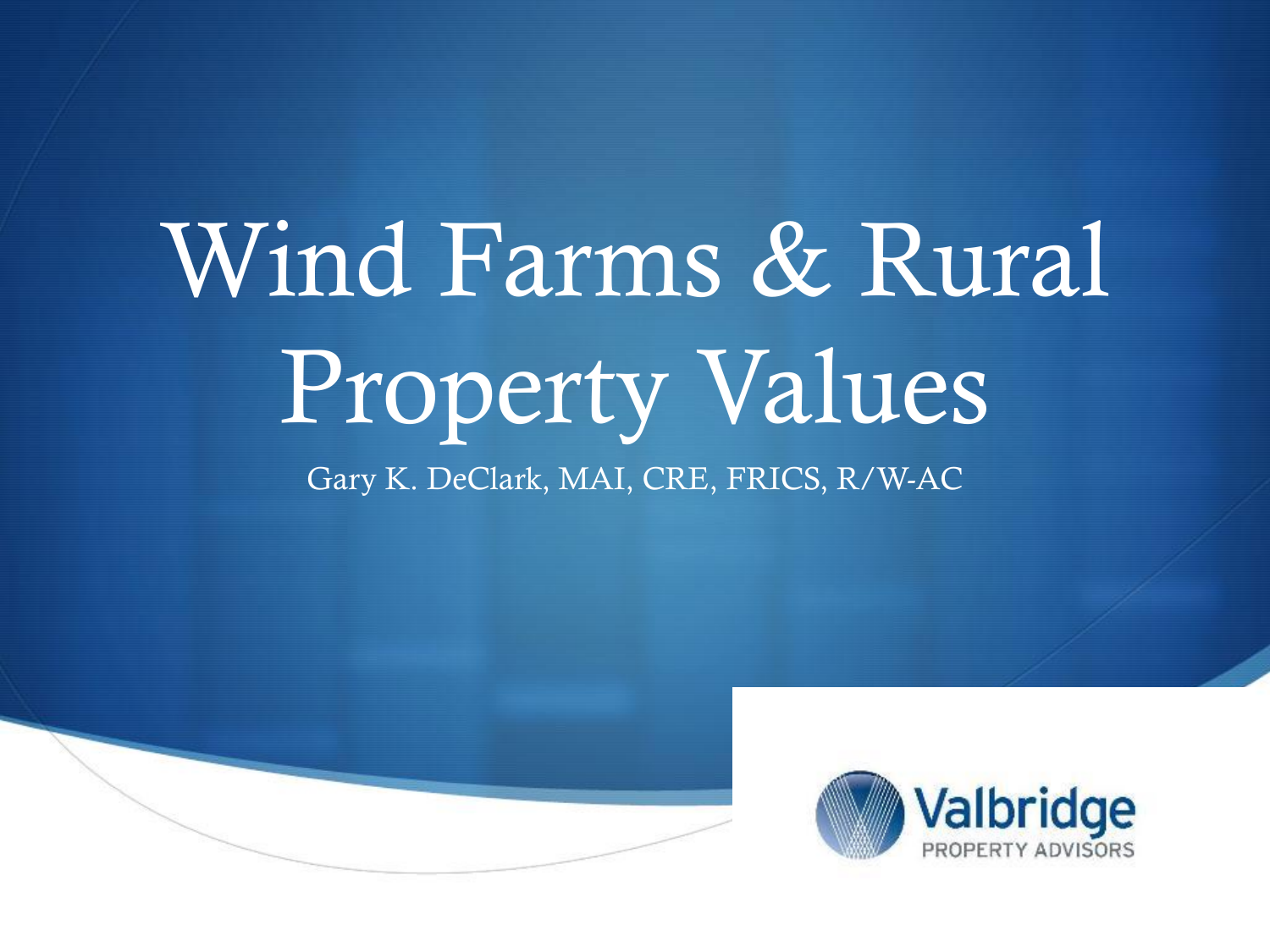Objective: Present concepts and consider potential impact of wind turbines on rural land values

- $\bullet$  Define market value and the conditions implicit in determining sales price
- $\bullet$  Consider buyer preferences in relation to market value
- Describe the characteristics that impact rural land prices
- $\bullet$  Introduce current sales trends of rural land in Illinois and Region 4, which includes McLean County
- $\bullet$  Consider the impact of wind turbines on rural land values

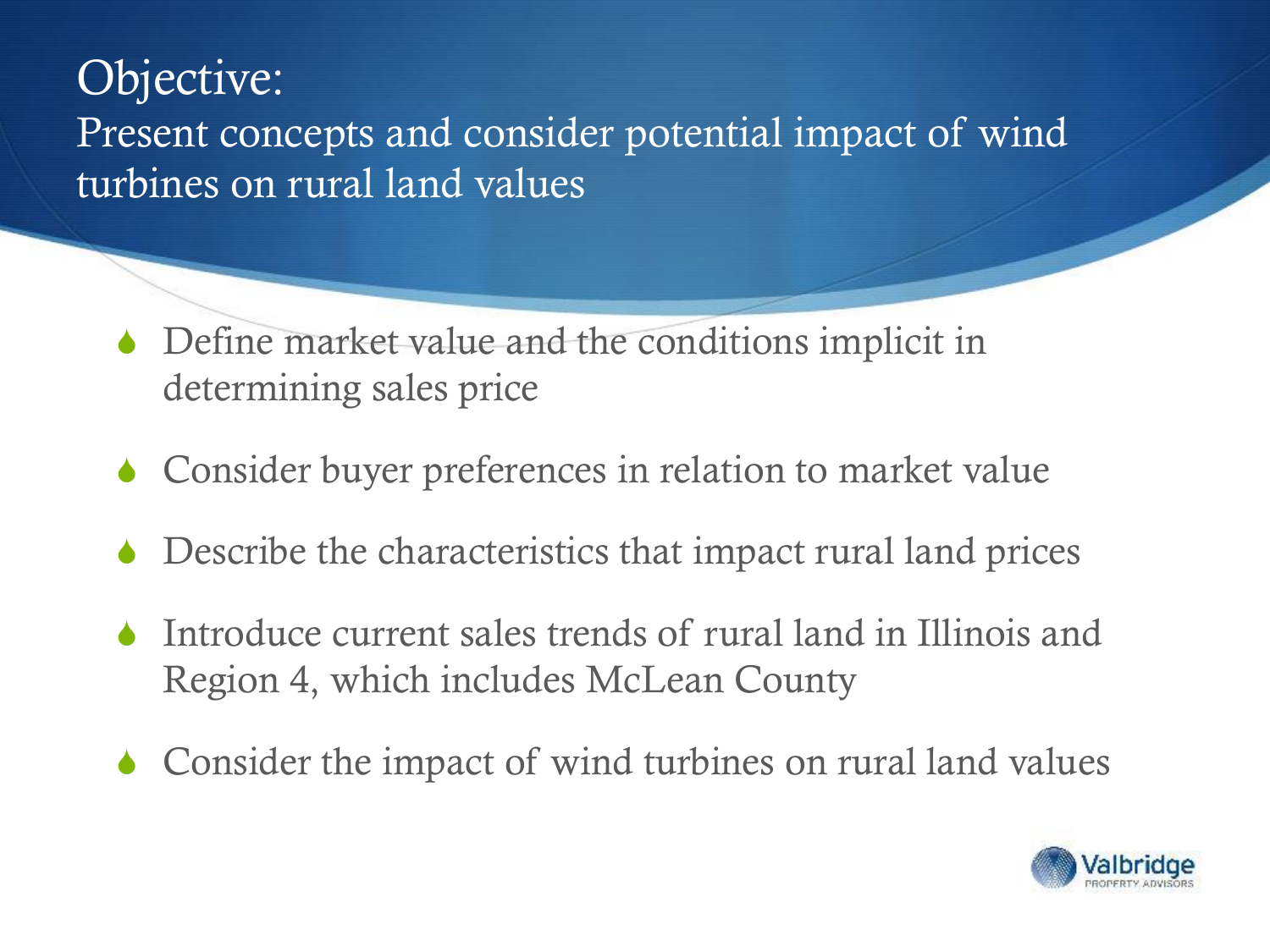## Objective (cont'd.)

- $\bullet$  Consider opponents view of wind turbines as a "stigma"
- $\bullet$  Provide an analysis of recent sales history for McLean County and determine if existing wind turbines have impacted property values
- $\triangle$  Conclusion

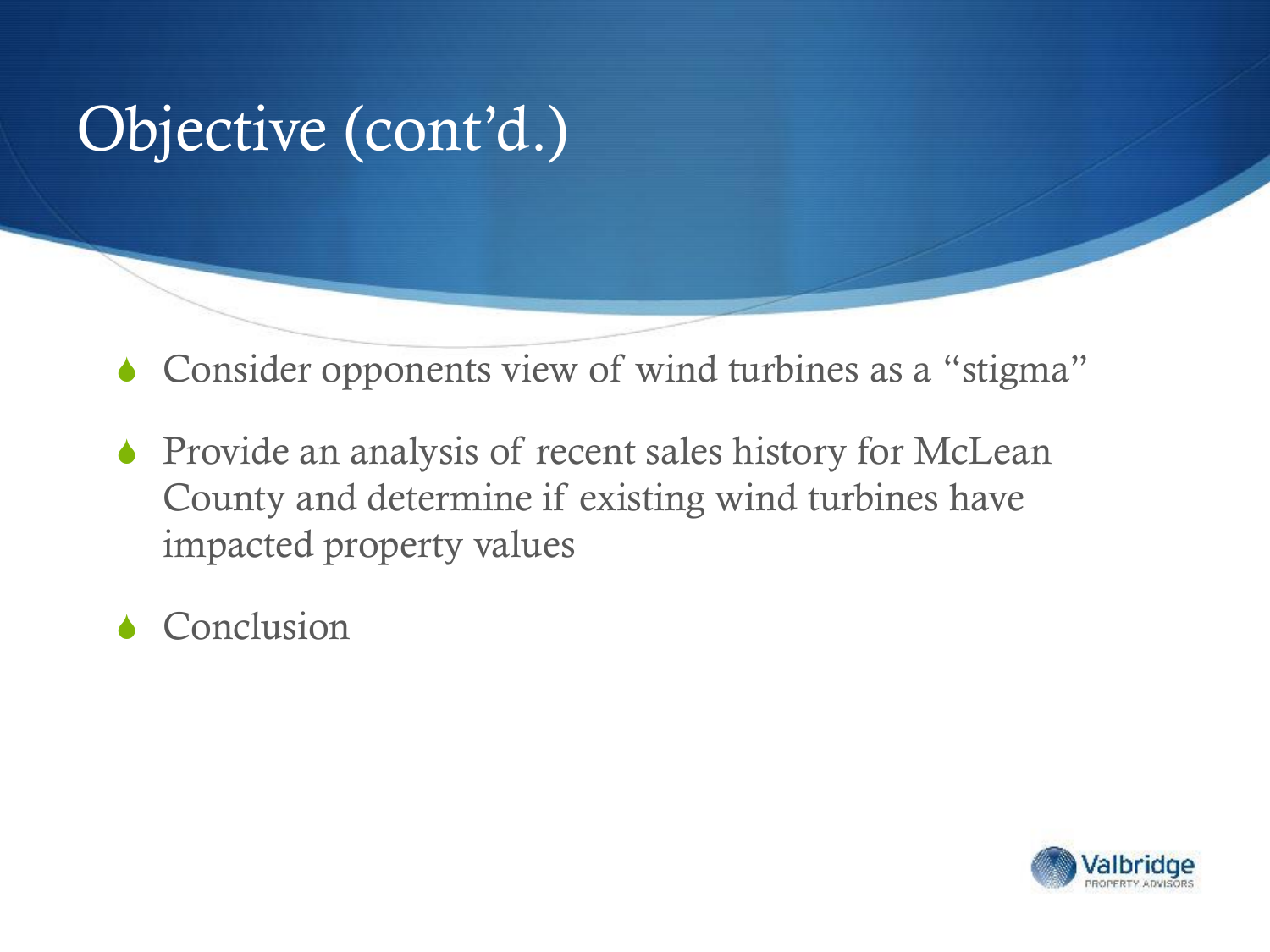

Market value is defined as:

"The most probable price which a property should bring in a competitive and open market under all conditions requisite to a fair sale, the buyer and seller each acting prudently, knowledgeably and assuming the price is not affected by undue stimulus."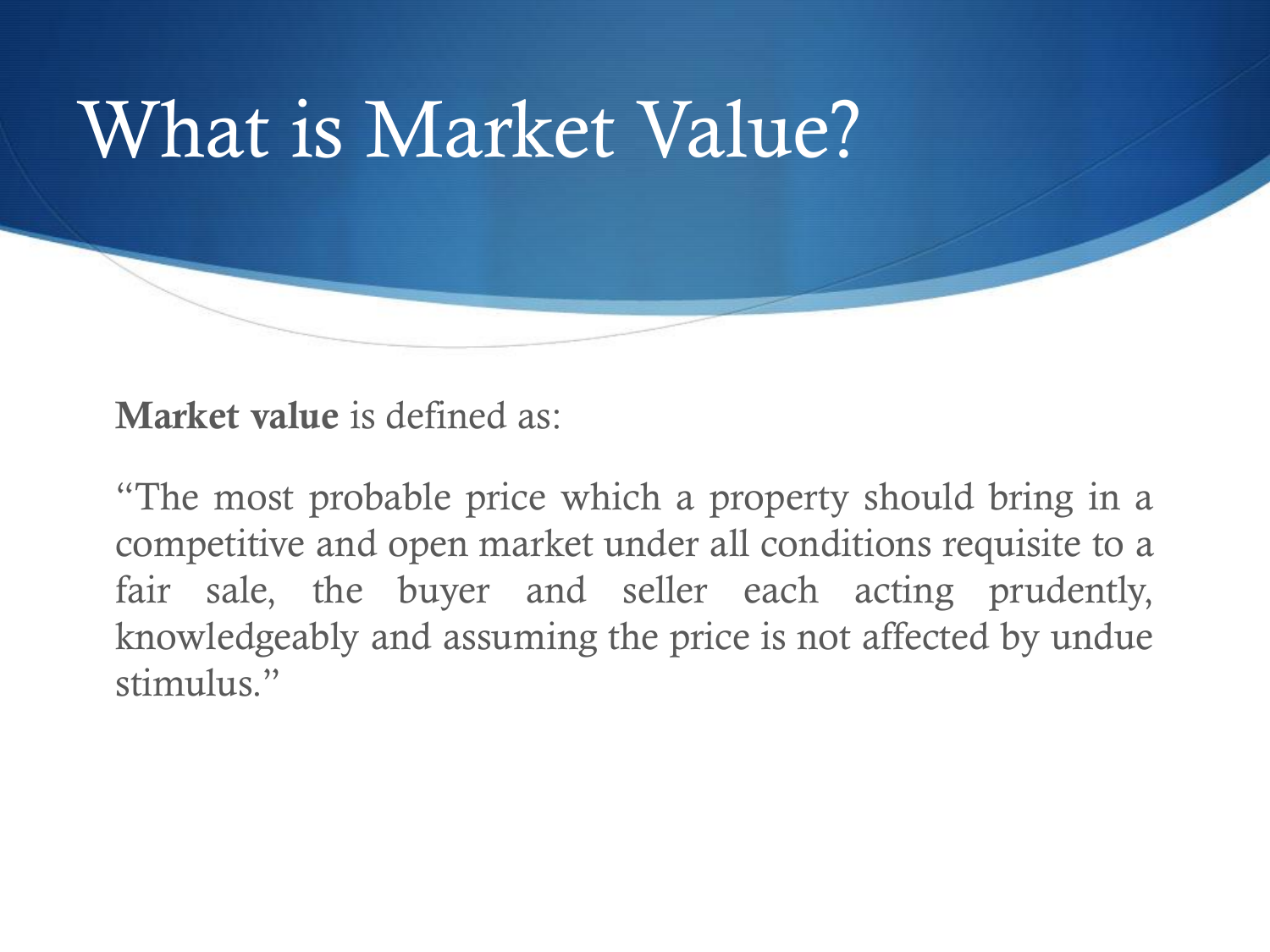# Market Value Conditions

Implicit in this definition is the consummation of a sale as of a specified date and the passing of title from seller to buyer under conditions whereby:

1. buyer and seller are typically motivated;

2. both parties are well informed or well advised, and each acting in what he or she considers his or her own best interest;

3. a reasonable time is allowed for exposure in the open market;

4. payment is made in terms of cash in U.S. dollars or in terms of financial arrangements comparable thereto; and

5. the price represents the normal consideration for the property sold unaffected by special or creative financing or sales concessions3 granted by anyone associated with the sale.

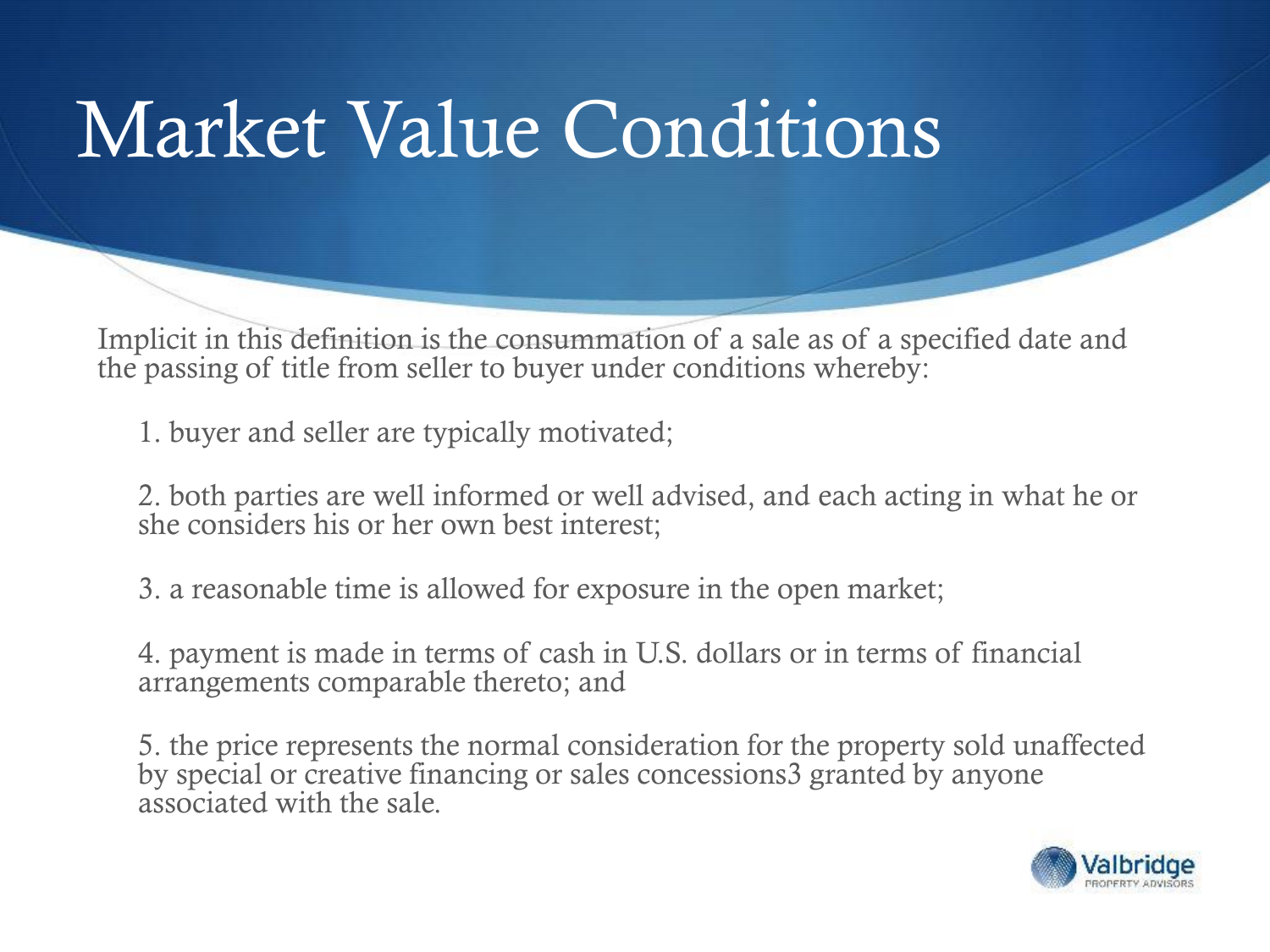## Market Value & Home Buyer Preferences

- $\triangle$  A home can be thought of as a bundle of characteristics (e.g., number of square feet, number of bathrooms, number of fireplaces, and amount of acreage).
- $\bullet$  When a price is agreed upon between a buyer and seller there is an implicit understanding that those characteristics have value.

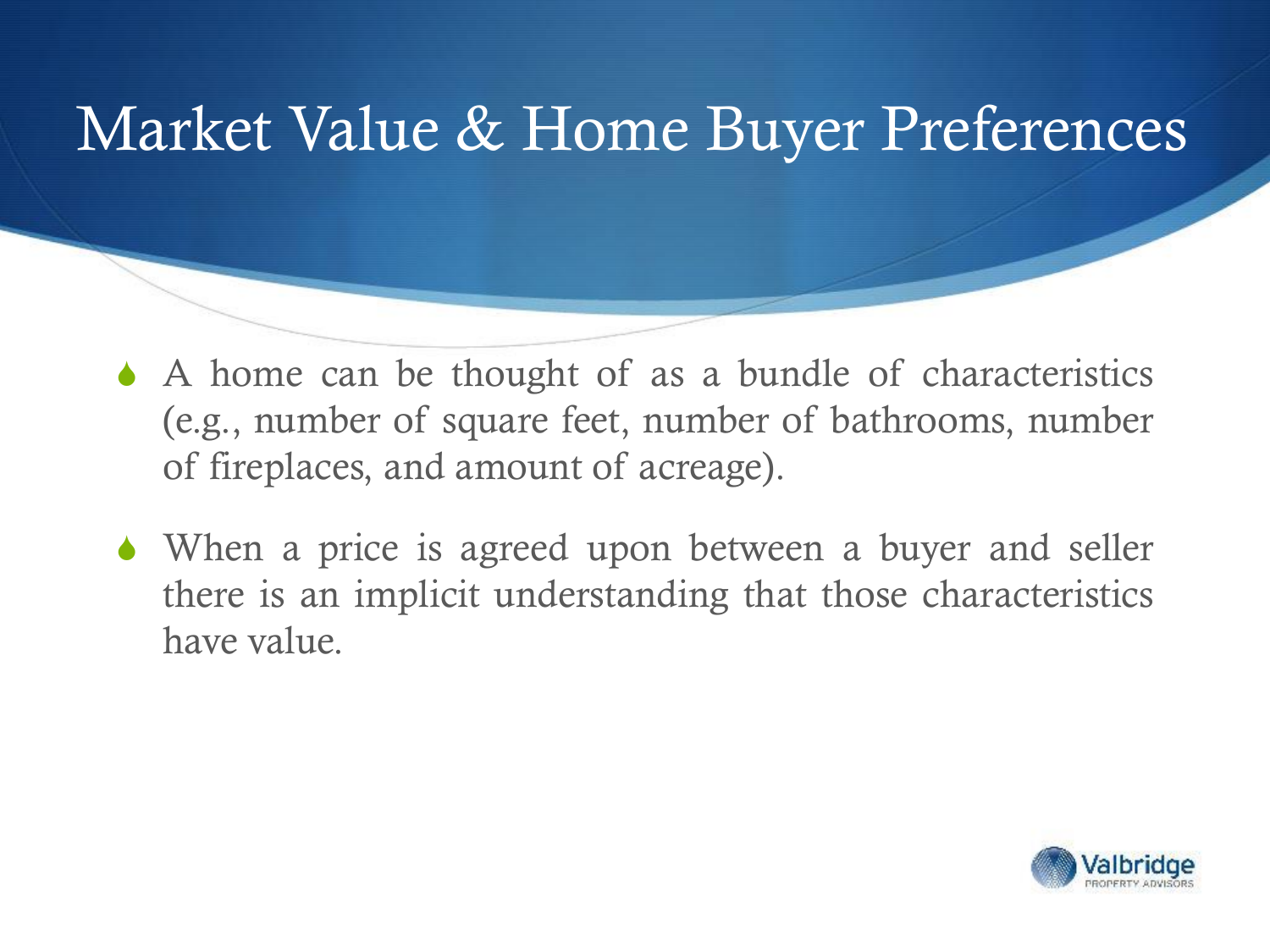## There are a myriad of home buyer preferences

- Lot size or location
- # of square feet of living area
- $#$  of bathrooms or fireplaces
- The presence of air conditioning
- Neighborhood characteristics (e.g. school district)
- Surrounding environmental conditions (proximity to an amenity or "disamenity")
- **View**
- The list goes on and is may vary widely by individual buyer, property type or geographic location.

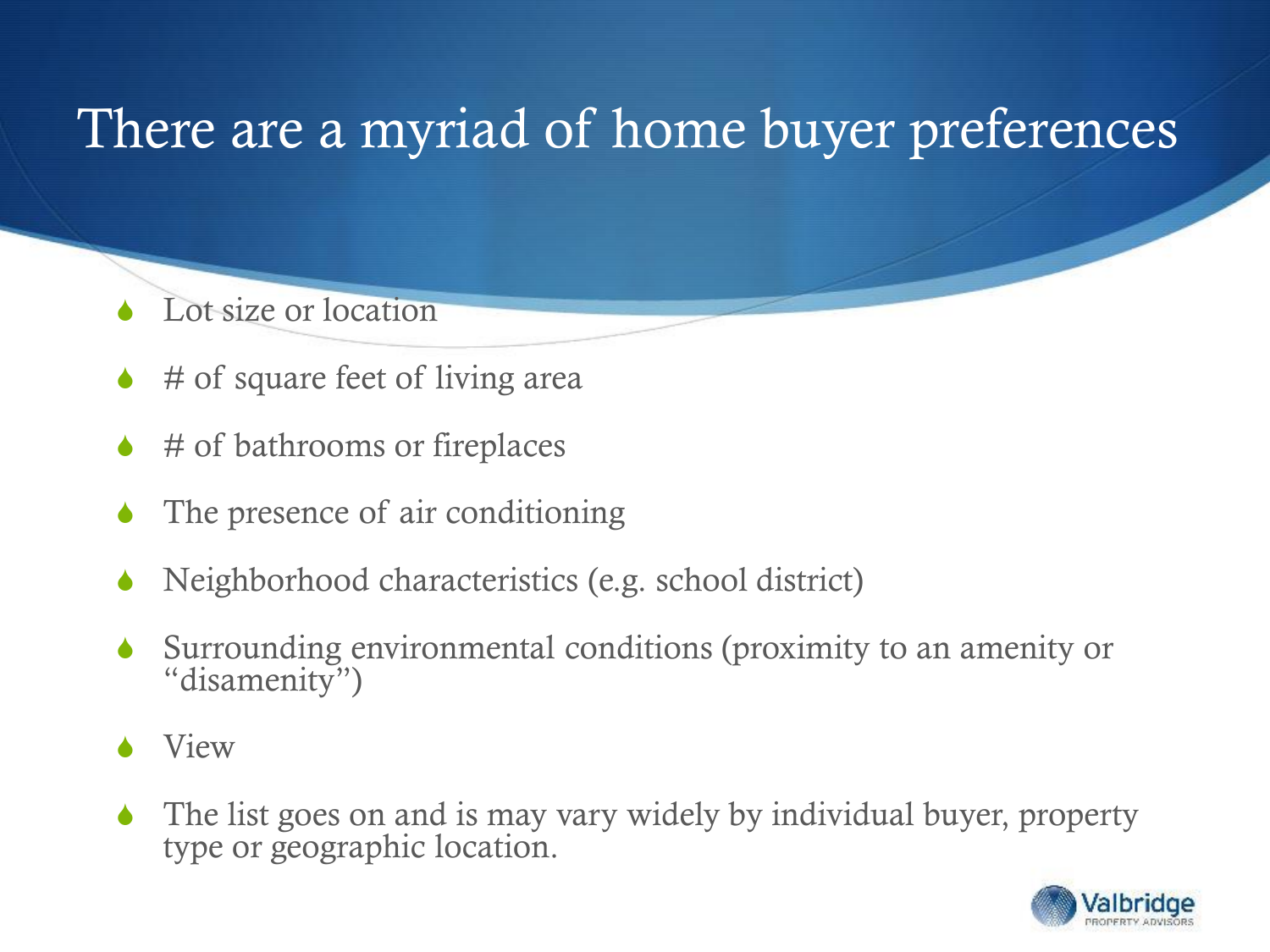

- $\bullet$  Buyer preferences, although considered implicit in the negotiated sale price, can be entirely or partly subjective.
- $\triangle$  Appraisers analyze sale data based on the typical buyer's preferences by property type or market area, for instance.
- $\triangle$  As appraisers, we attempt to correlate the data to determine which characteristics are most important to the market participants.

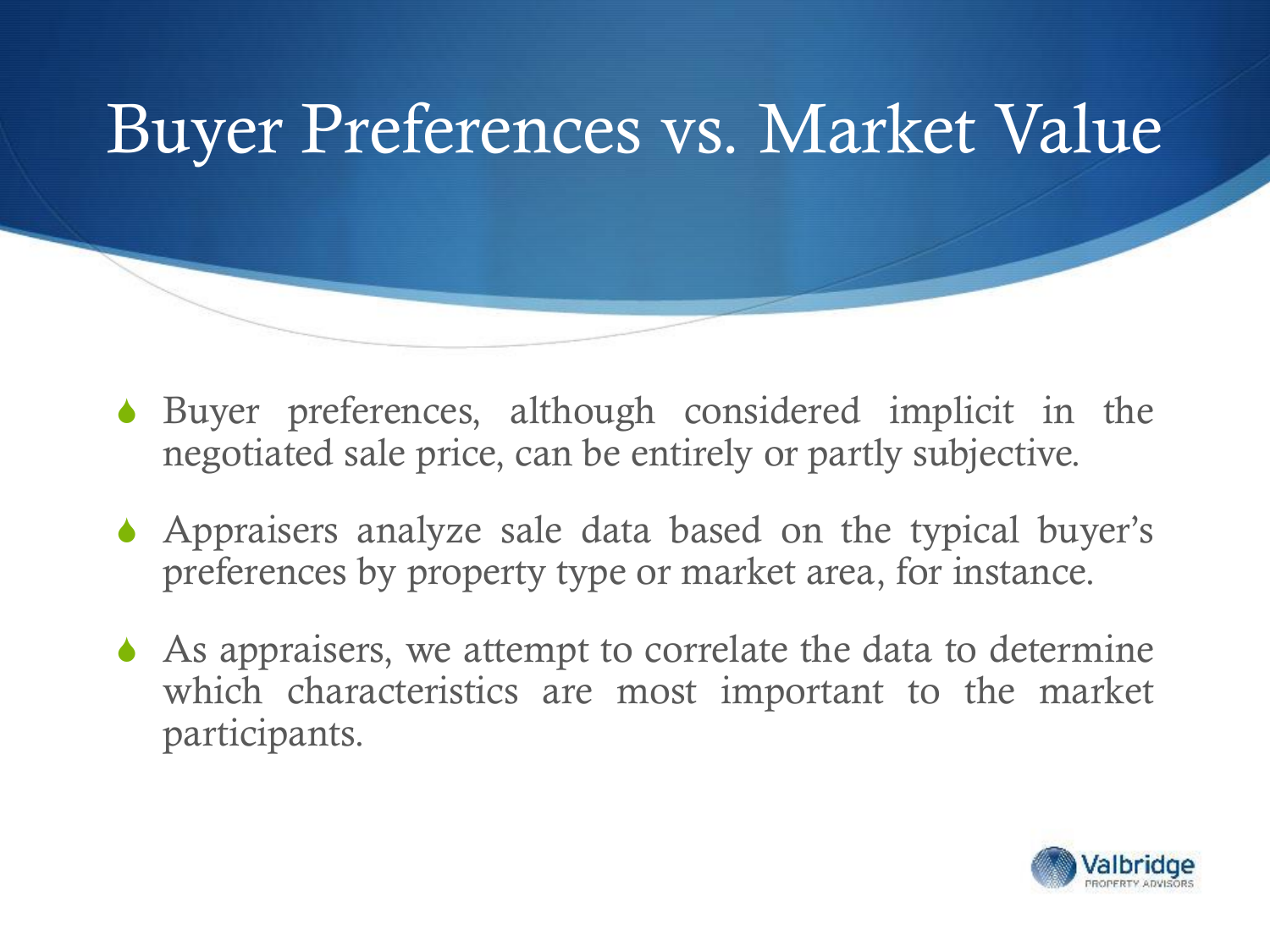### What Drives Market Value for Rural Landowners?



According to the the most recent *FarmJournal* Publication released in December 2017, farmland values are currently affected by the following key factors.

- $\triangle$  Available cash by farmers
- $\bullet$  The supply of land on the market
- $\bullet$  Commodity prices
- $\bullet$  Global and U.S. policy changes (centered around trade, ethanol and taxes)

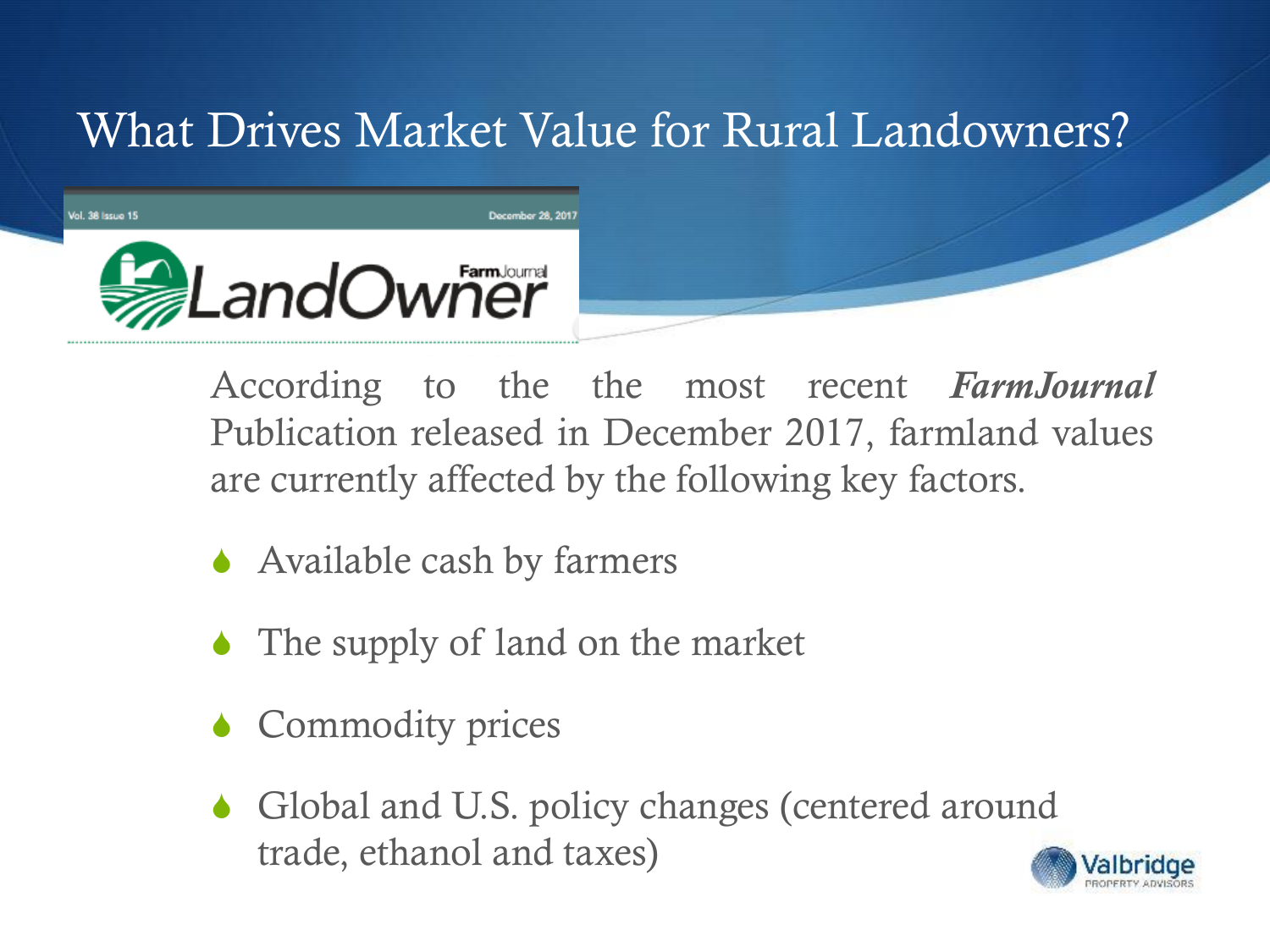#### Farm Land Value Drivers cont'd

- $\blacklozenge$  Interest rates
- $\triangle$  Global demand for food
- $\bullet$  Optimism in rural America
- $\blacklozenge$  The number of interested land buyers

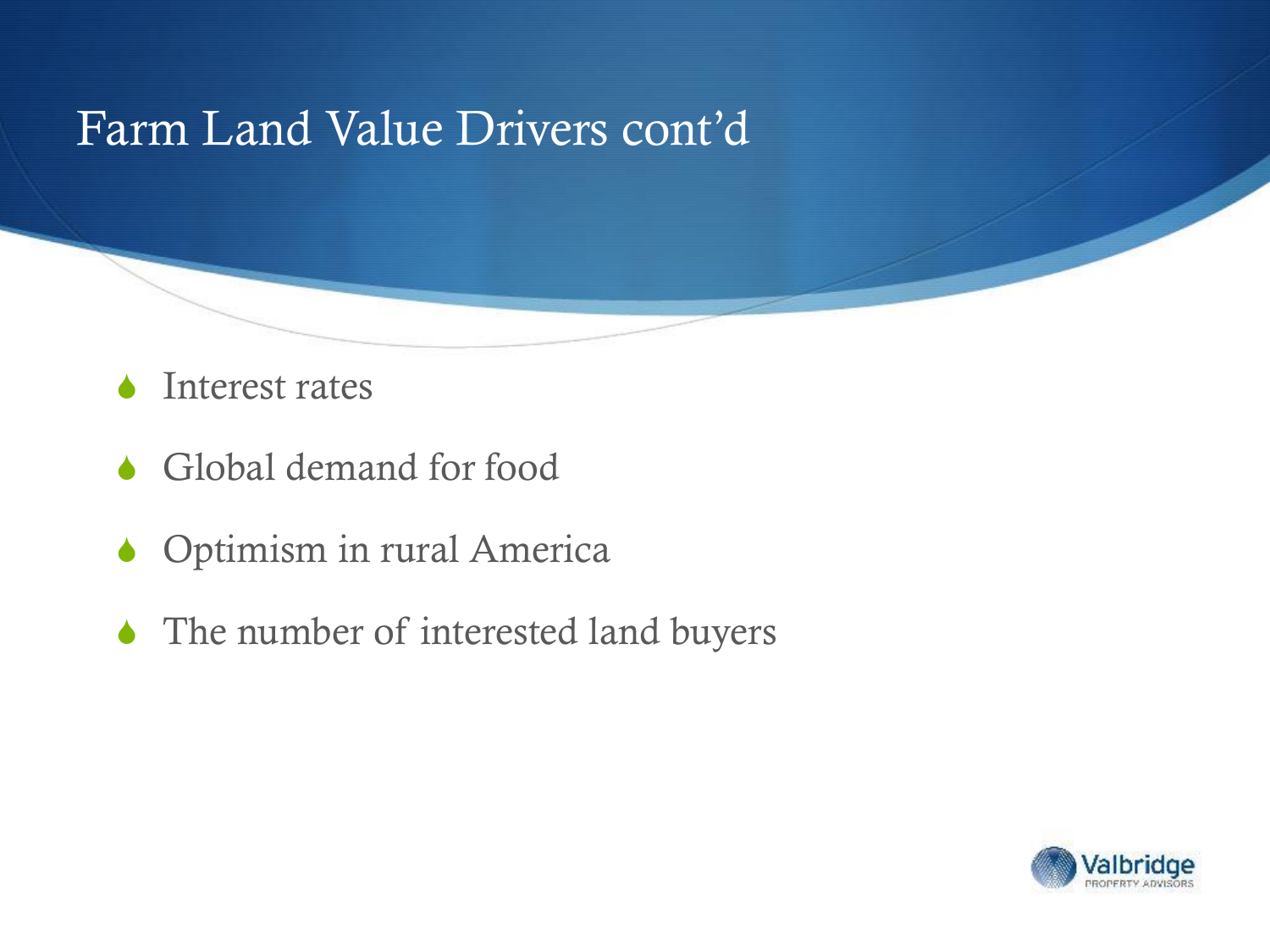#### Current Illinois Farmland Values and Lease Trends

 $\bullet$  McLean County is situated in Region 4 or the North Central Region as defined by the *Illinois Society of Professional Farm Managers and Rural Appraisers.*

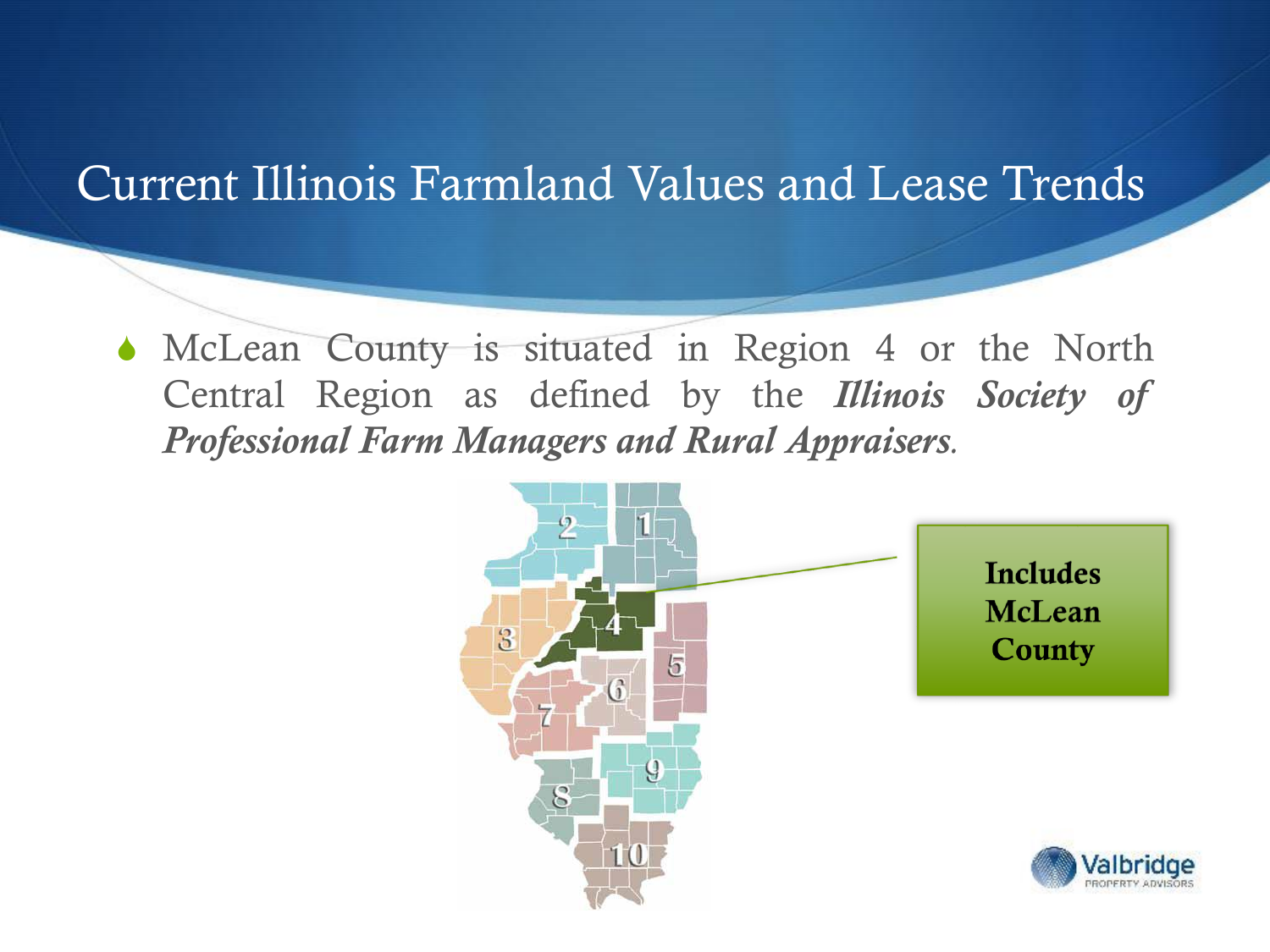#### Current Region 4 Land Value and Cash Rent Trends

| <b>Farm Classification</b>    | <b>Total Value</b><br>Per Acre<br>(Typical) | % Change<br>in \$/Acre from<br>prior year | Change in rate<br>of land<br>turnover | % Change<br>from<br>prior year |
|-------------------------------|---------------------------------------------|-------------------------------------------|---------------------------------------|--------------------------------|
| <b>Excellent Productivity</b> | \$10,000-\$11,500                           | Down 5%                                   | <b>Steady</b>                         | Down 3%-5%                     |
| <b>Good Productivity</b>      | \$8,000-\$9,500                             | Down 8%                                   | <b>Steady</b>                         | Down 3%-5%                     |
| <b>Average Productivity</b>   | \$5,500-\$8,500                             | <b>Similar</b>                            | <b>Steady</b>                         | Down 3%-5%                     |
| <b>Fair Productivity</b>      | \$5,000-\$7,000                             |                                           |                                       |                                |
| <b>Recreational Land</b>      | \$3,500-\$5,500                             | <b>Similar</b>                            | Down 20%                              |                                |
| <b>Other Sales (describe)</b> | \$8,500-\$13,500                            | <b>Similar</b>                            | Down 10%                              |                                |

- $\bullet$  For a large percentage of the territory, land values dipped throughout the beginning of 2016, but seemed to level off thereafter.
- $\bullet$  Though the number of 1031 tax-deferred exchange buyers continues to be low, when a buyer has 1031 funds that need to be re-invested, these sales can see higher values.

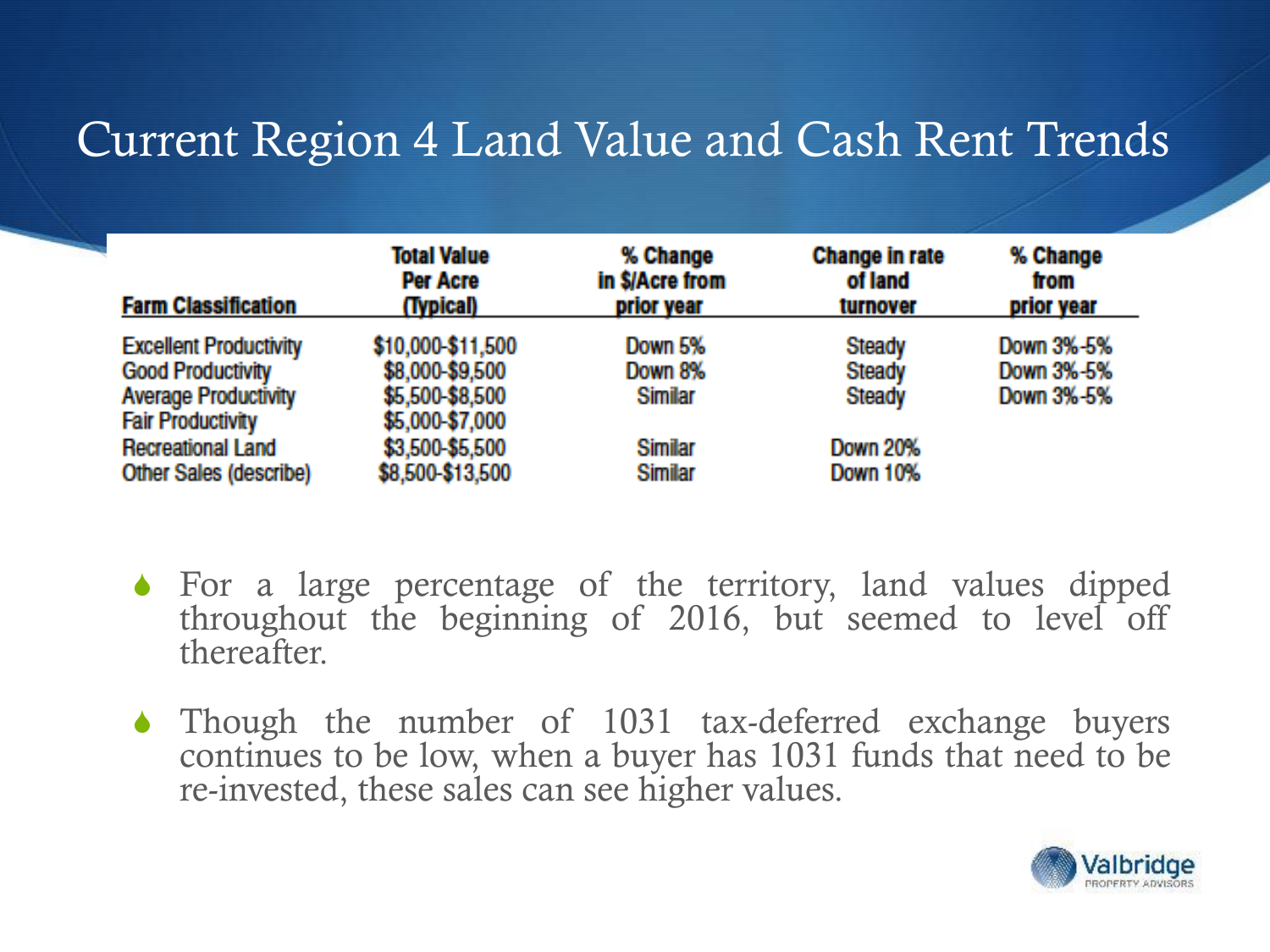## Current Region 4 Sales Trends

- Recent sales activity varied by county in Region 4.
- $\blacklozenge$  Marshall, Putnam, Tazewell and Mason counties all saw steady to slightly lower levels of land offered for sale.
- $\bullet$  McLean, Livingston and Woodford counties all continued to have a steady number of sales when compared to the prior year.
- $\triangle$  Region 4 is described as having adequate demand to meet most of the supply, but some listed farms sat on the market for extended periods of time.

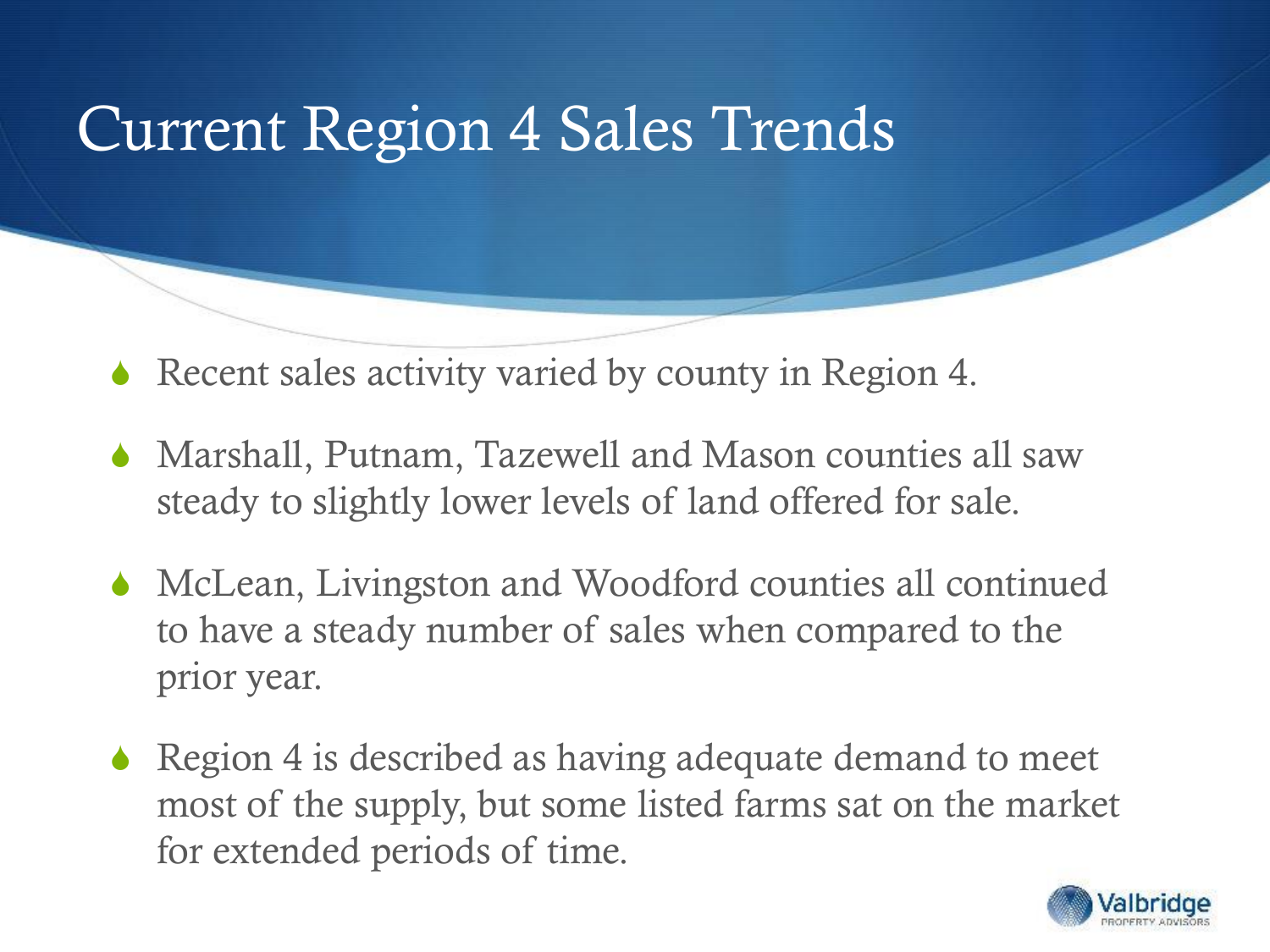#### Current Region 4 Sales Trends by Productivity Tract

\$14,000 Excellent - Good - Average •Fair \$12,000 \$10,000 Price/acre \$8,000 \$6,000 \$4,000 \$2,000 Ş0 2001 2002 2003 2004 2005 2006 2007 2008 2009 2010 2011 2012 2013 2014 2015 2016



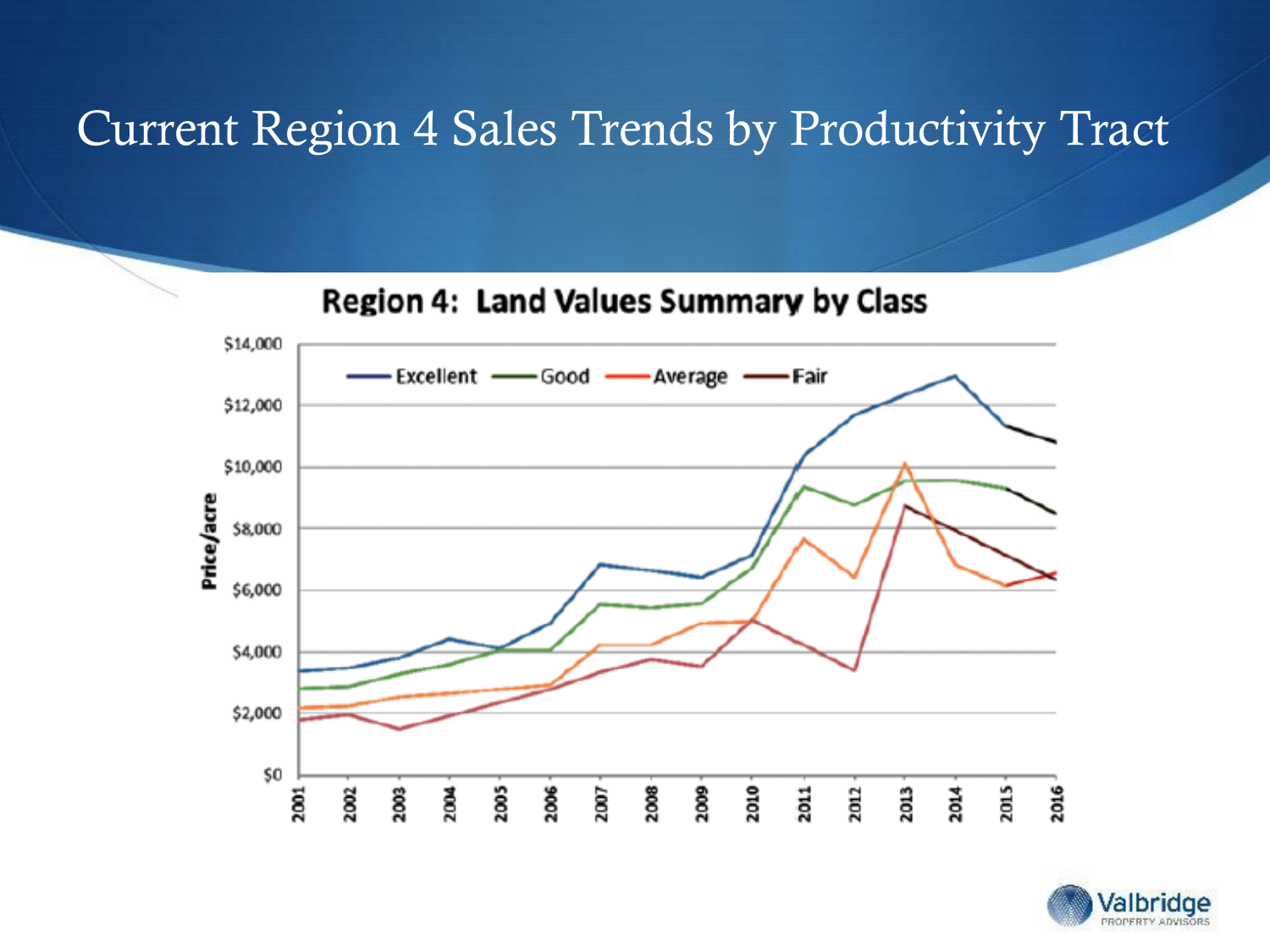# Productivity Tracts Defined

- $\blacklozenge$  Soil productivity indexes (PI) are determined locally by the University of Illinois Bulletin 811.
- $\triangle$  There are over 800 soils in IL beginning with 47 with the highest rating being 147.
- $\bullet$  Tracts in desirable communities, good transportation and market access score highest.
- Soil topography, erosion, fertility loss, improper drainage or noxious weed infestations contribute to tracts having lower index ratings.

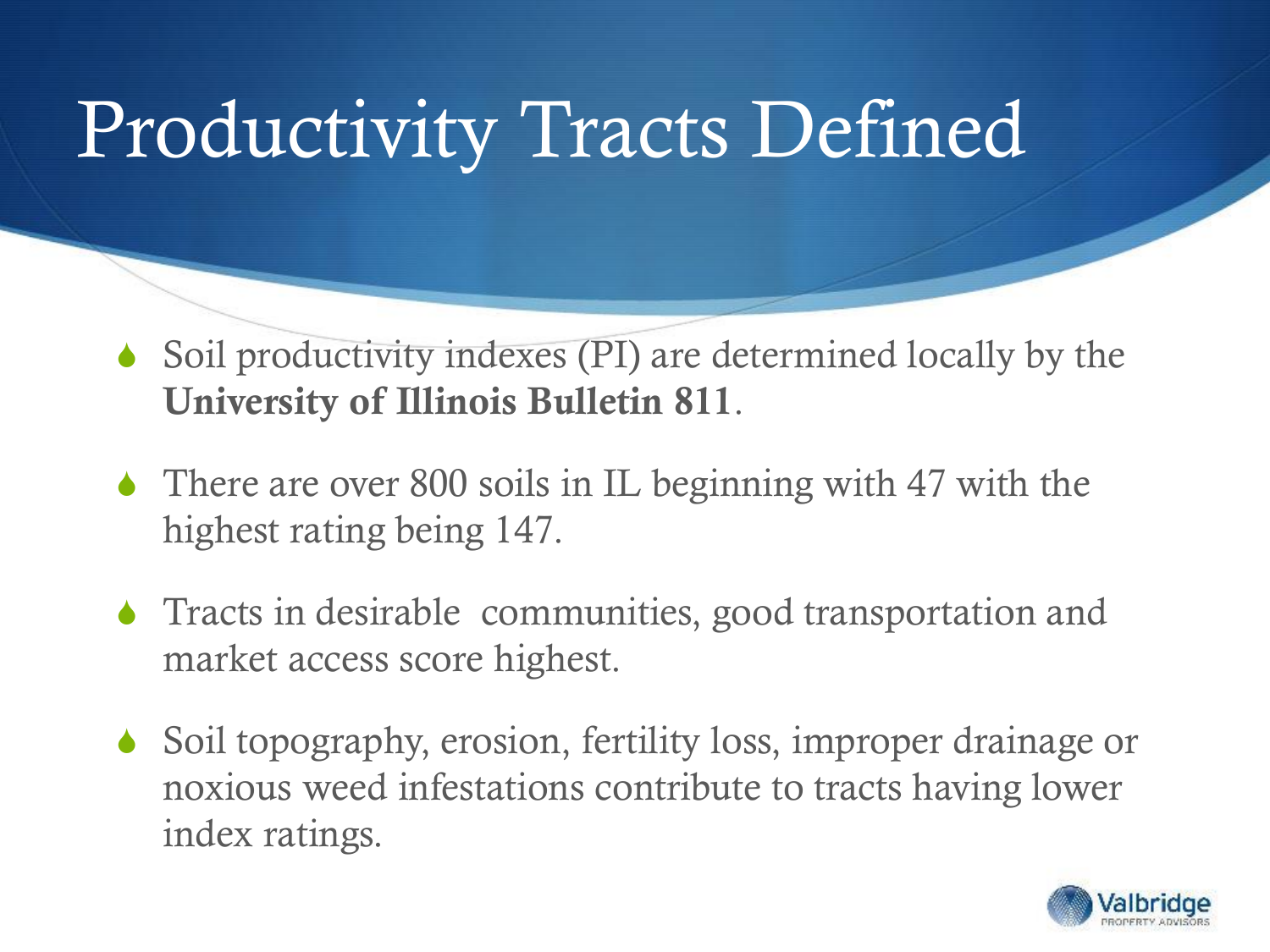## Overall Region 4 Farmland Value Trends

- $\bullet$  Supply of farmland in the region has been relatively "tight", indicating neither an over-abundance nor lack of supply of available tracts of land.
- $\triangle$  Land values have continued to soften due to:
	- Federal Reserve opting to increase interest rates
	- Consistently lower commodity prices
	- $\triangle$  Tightening farmer cash flows

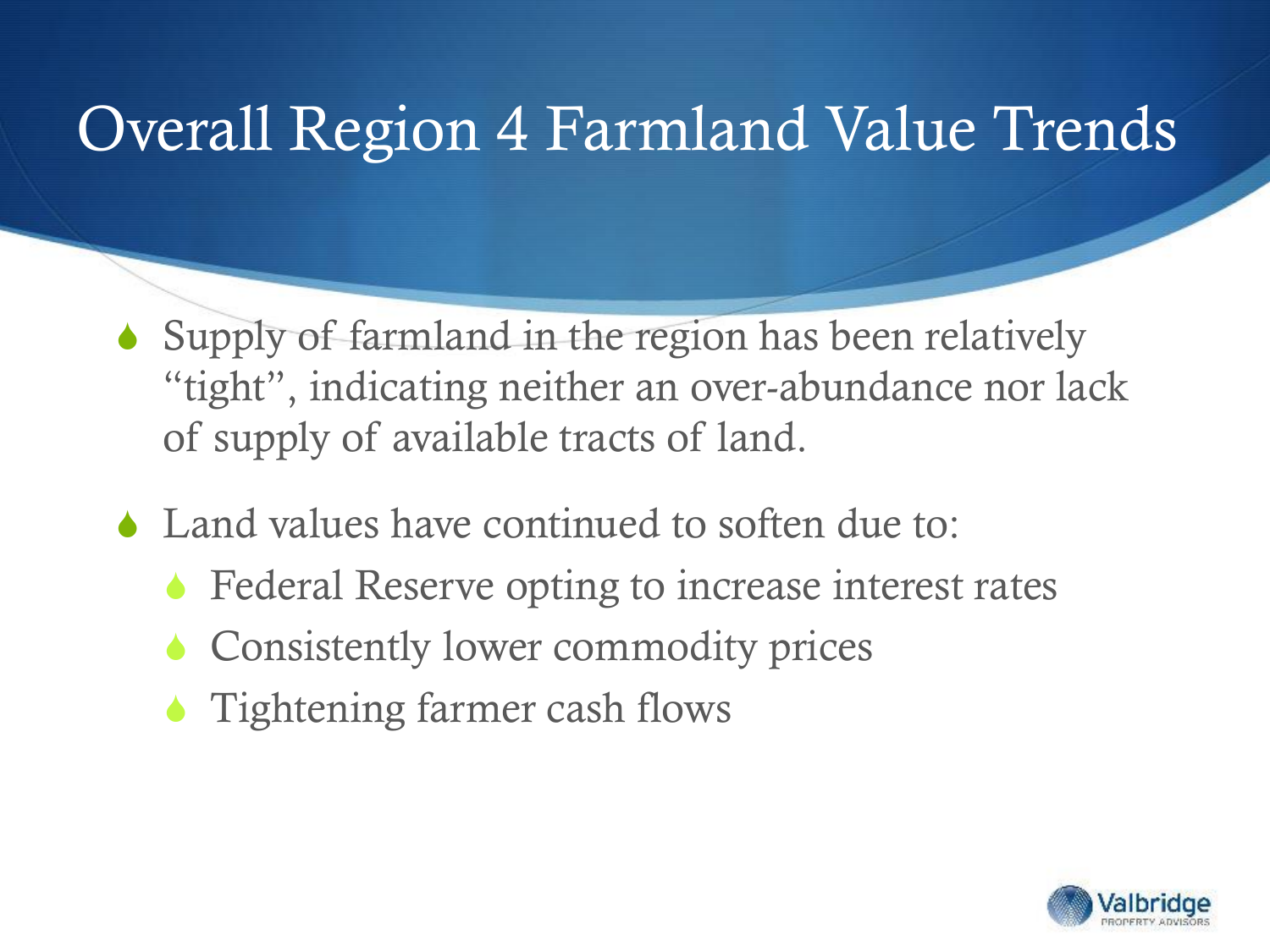### Wind Power Industry Impact on Land Values in Region 4

According to the 2017 Illinois Land Values and Lease Trends Report, the wind power industry has had a positive impact on land values.

- $\triangle$  "It is said that some of the "best wind" at 50-80 meters high exist in this region of the state".
- $\bullet$  Wind turbines provide areas of Livingston, McLean, Tazewell and Woodford counties with income diversification, beyond agriculture, which makes these tracts more attractive to an investor.

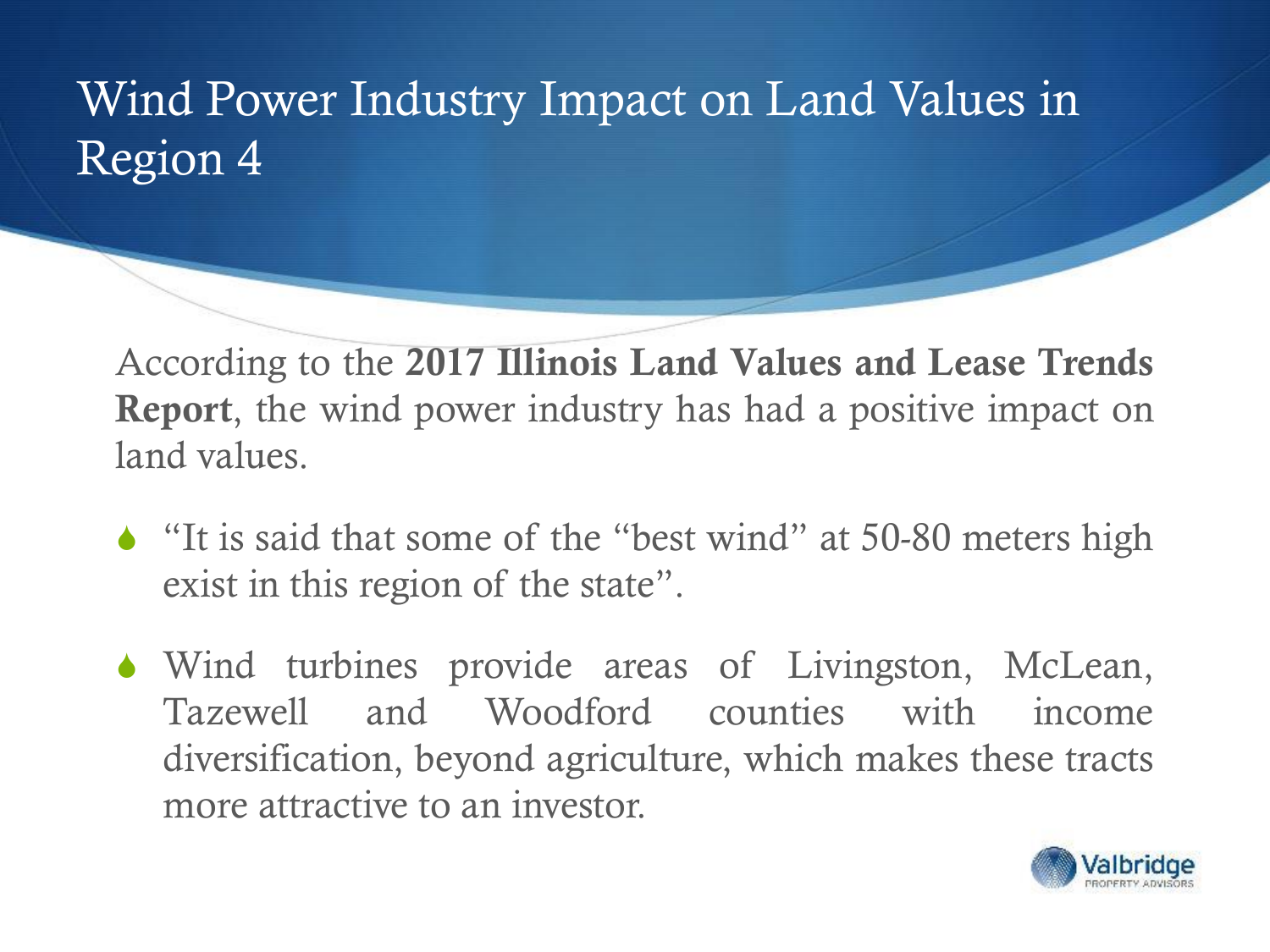## Wind Turbines as a Detrimental Condition?

Some opponents of wind farms have argued that wind turbines are a detriment to rural property values based on the perception that they create stigmas, in particular:

- **Area Stigma**
- $\bullet$  Scenic Vista Stigma
- $\bullet$  Nuisance Stigma

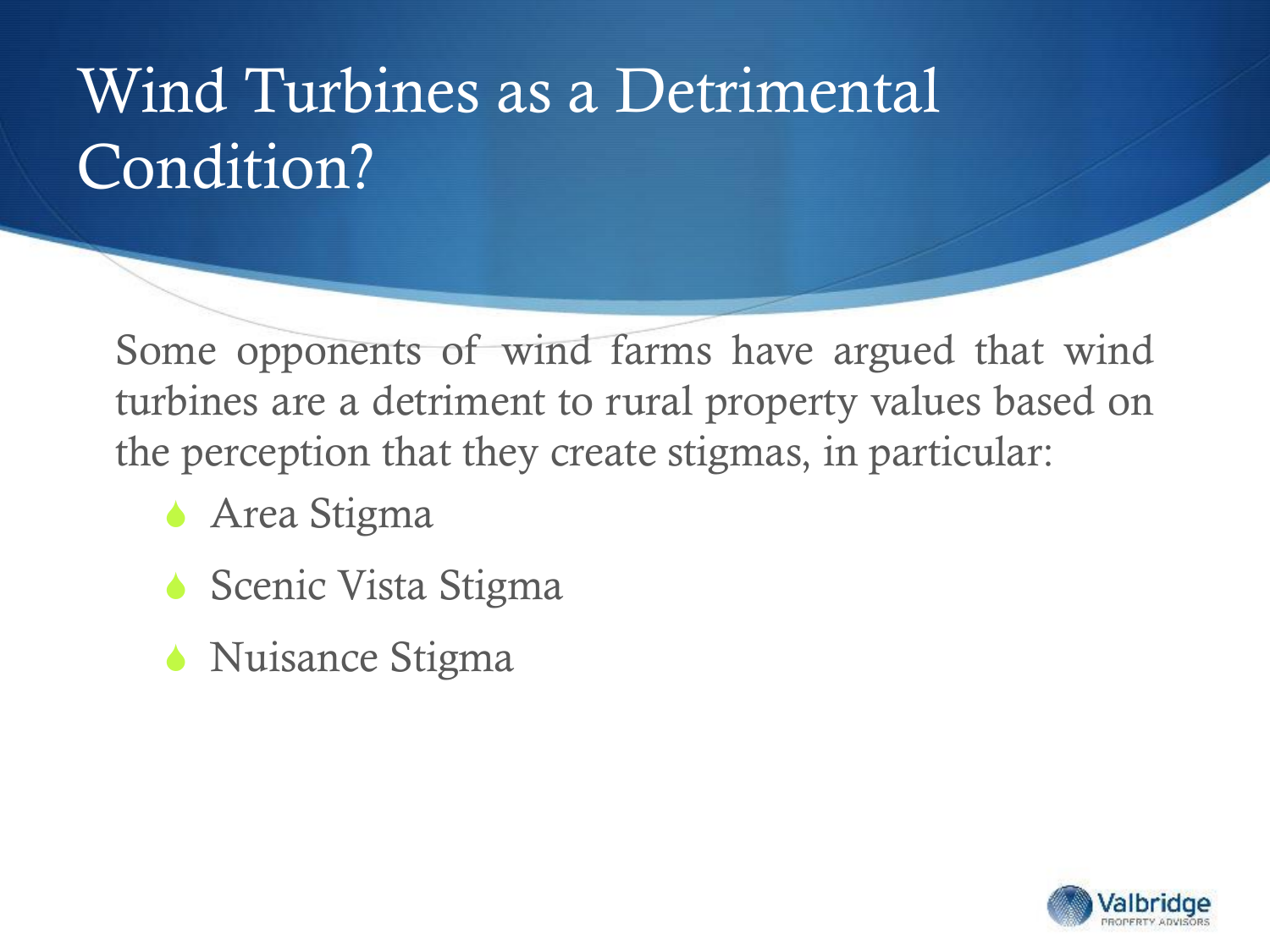## Wind Turbines as a Detrimental Condition?

- $\triangle$  Several studies over the past few decades have not been able to correlate any detriments to wind turbines on rural property values.
- $\bullet$  We will consider the actual recent sales data provided by the McLean County Assessor's records to determine whether the area has been affected.

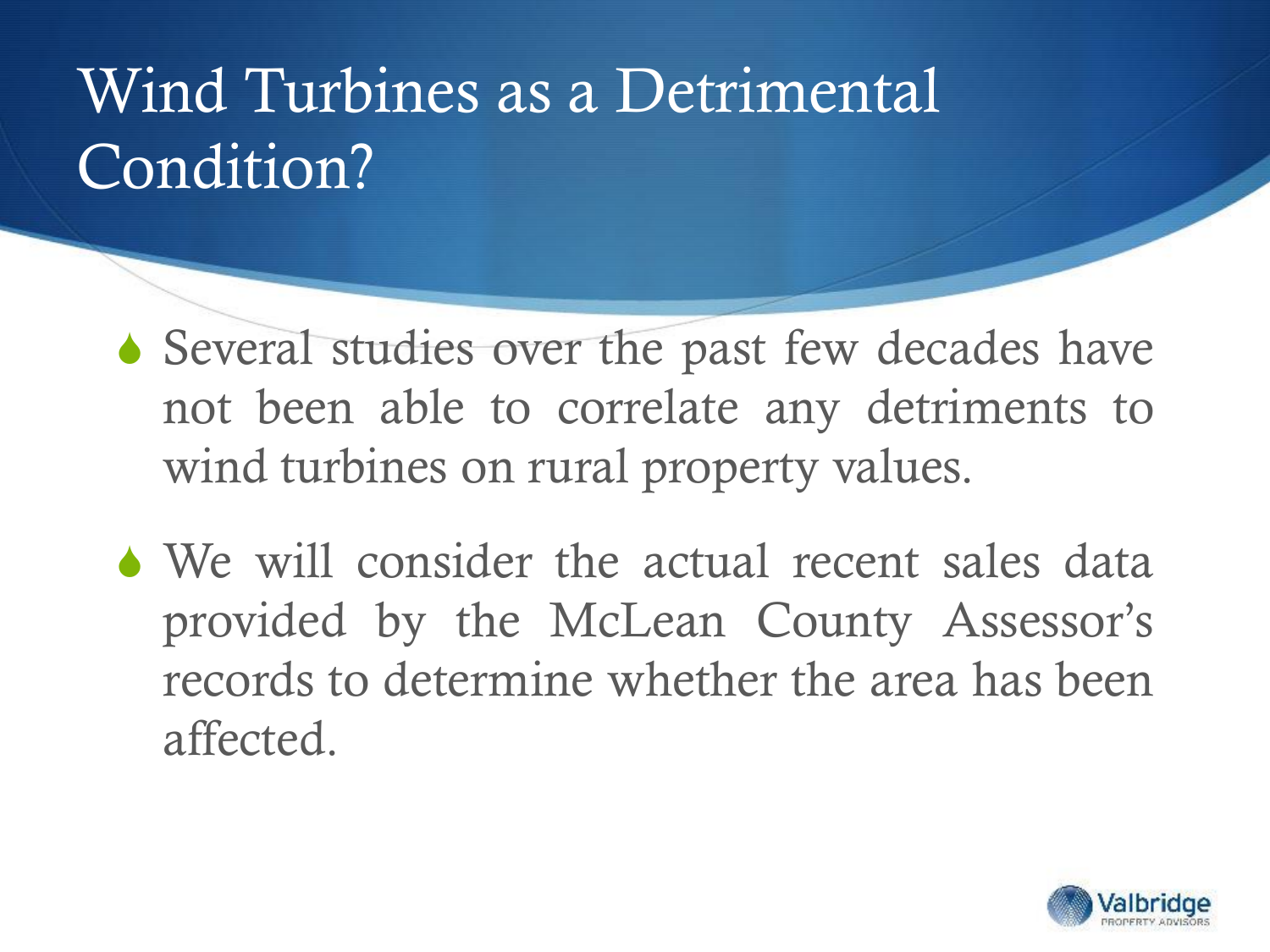#### A Micro-level Analysis of Recent McLean County Sales Data

- $\blacklozenge$  Although literature mentioned previously indicates that there is unlikely to be a statistically measurable change in sales prices due to proximity to wind turbines, we attempted to find such a trend using the best publically available data.
- S We used McLean County Assessor's data from August 2017. We attempted to normalize sales for larger and smaller houses by dividing the property sales price by the area of the house to get a \$/square foot.
- $\blacklozenge$  We eliminated properties with no sale price data. We eliminated properties with a sales price of less than <\$5,000 (to eliminate token sales amounts \$1, \$100 sales). Inclusion of properties with sales prices of <\$5,000 did not significantly change our results.

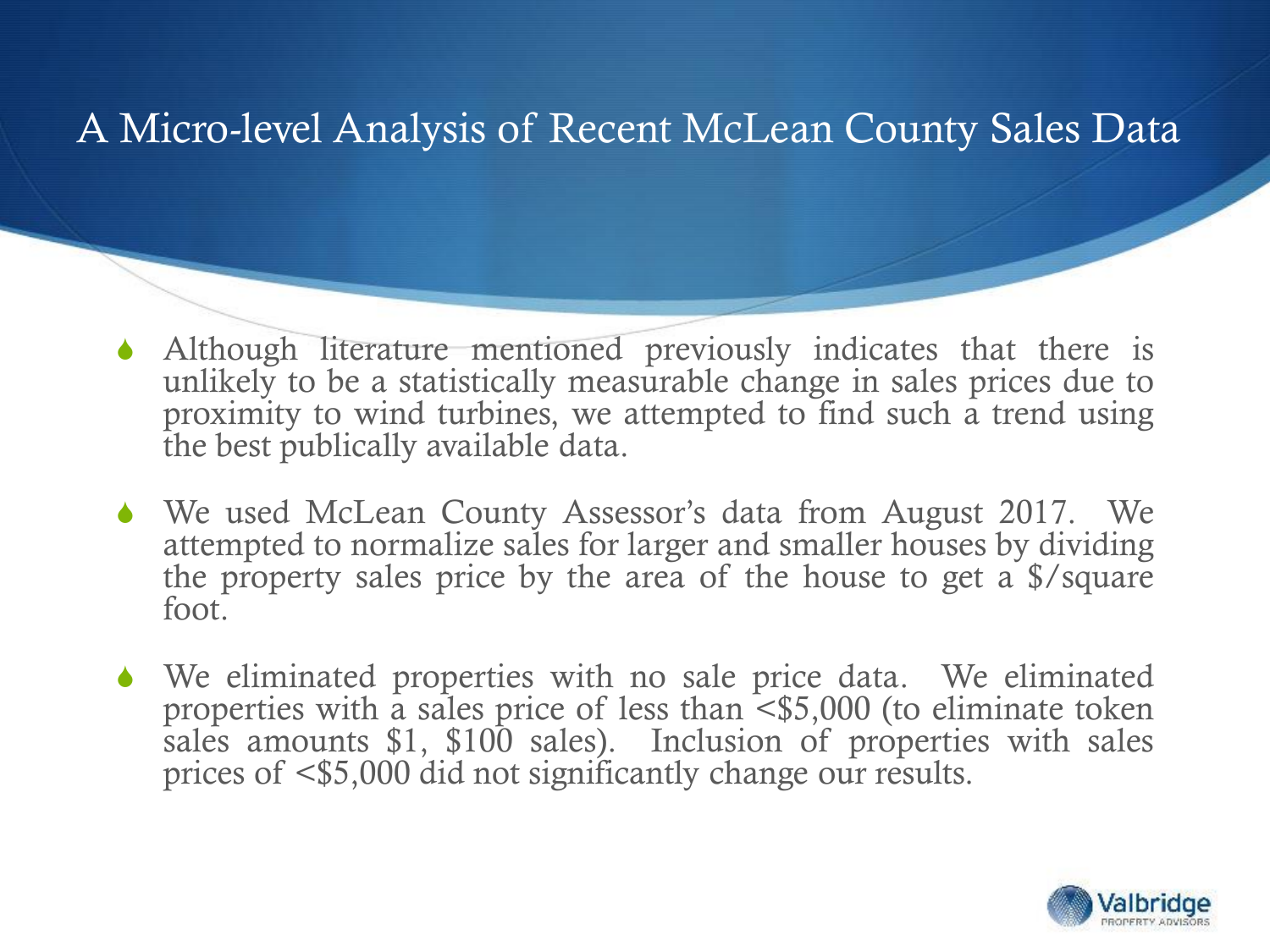#### A Micro-level Analysis of Recent McLean County Sales Data

- $\bullet$  We also eliminated properties with sales prices of over \$1,000,000 and with more than 25 acres in an attempt to focus on more typical house sales for the area.
- $\bullet$  Sales prior to 2004 were eliminated to focus on recent trends. Inclusion of all county data back to the earliest sales records reinforces that property values near turbines has increased over time.

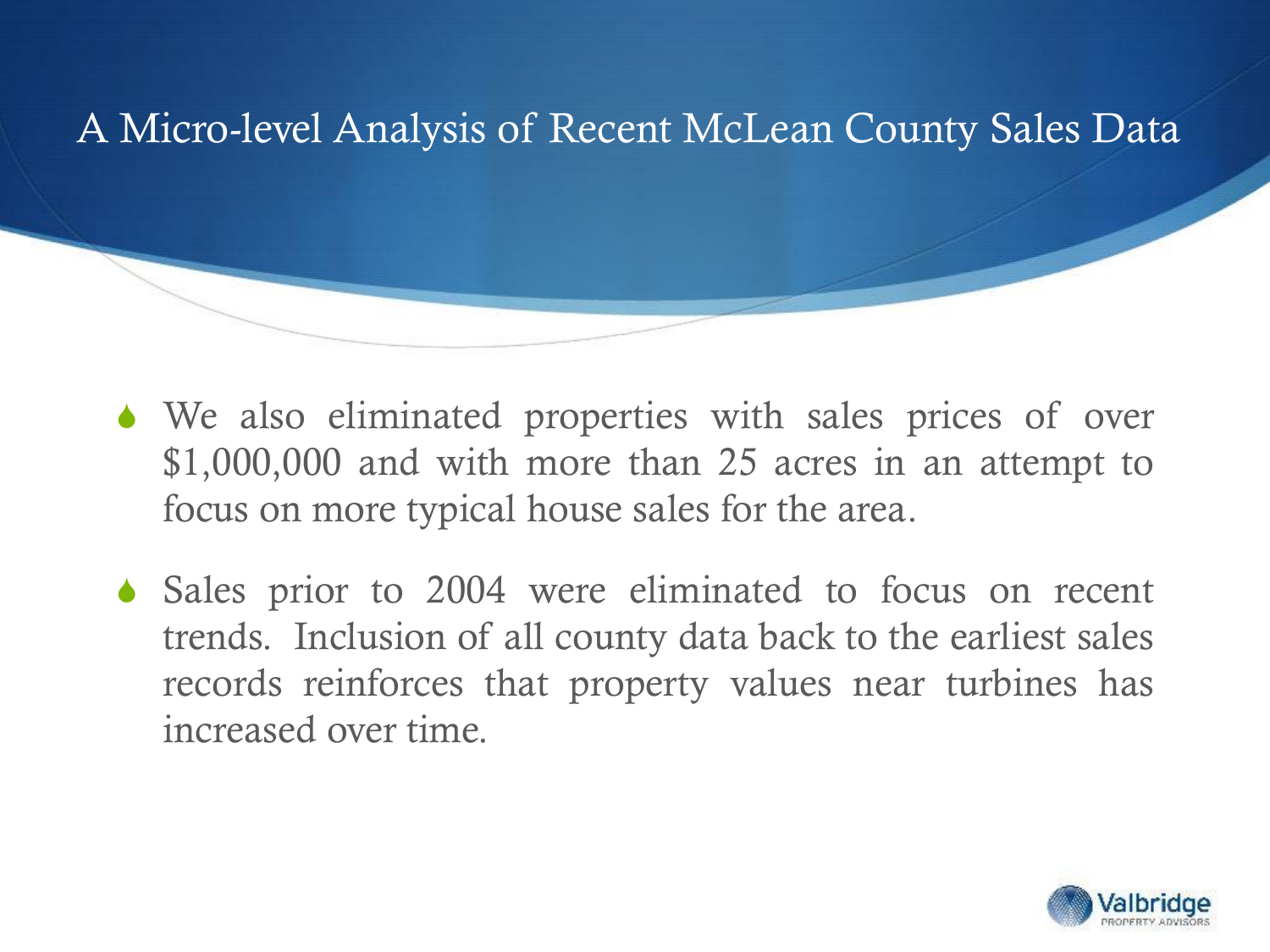

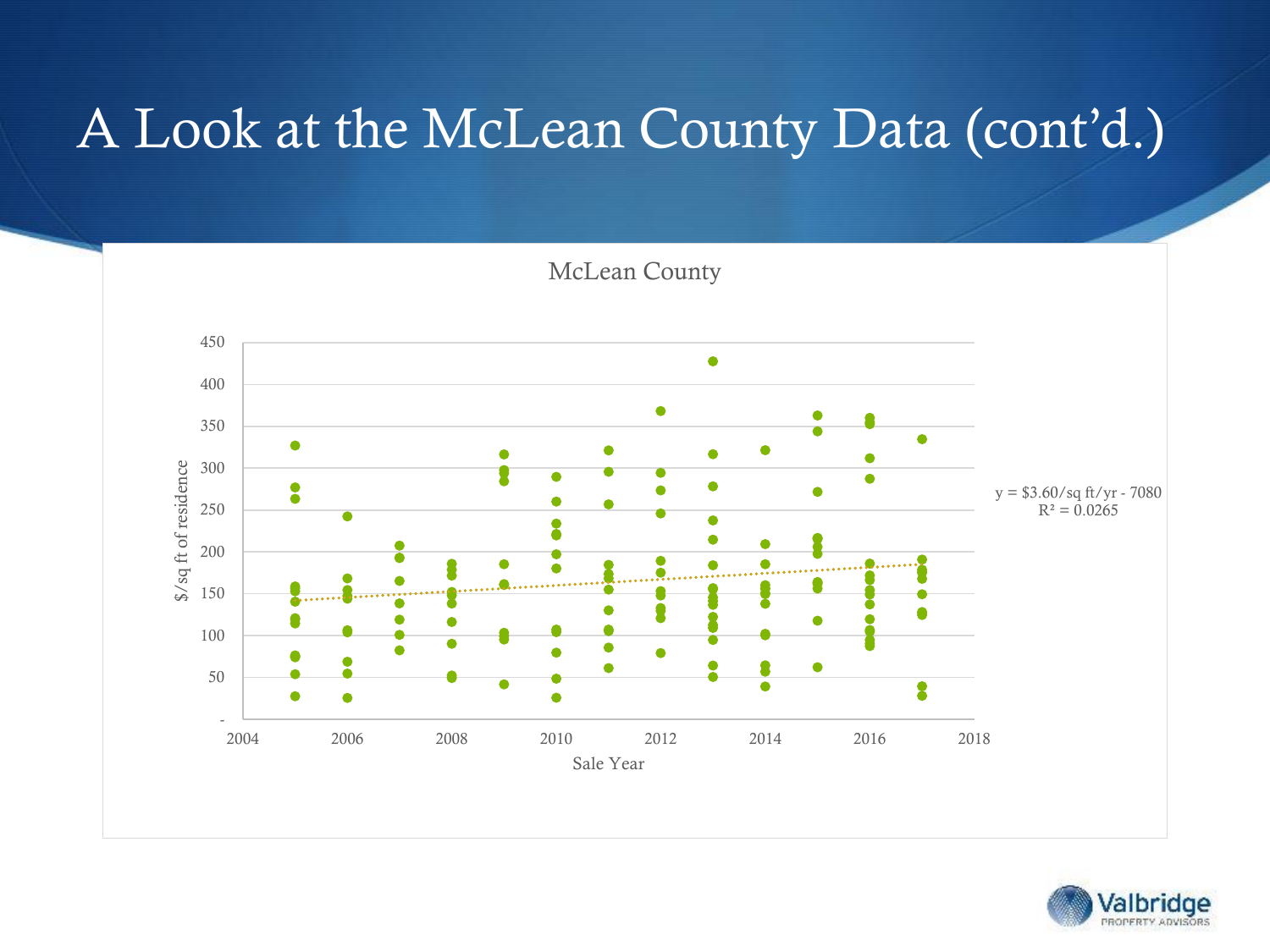- $\bullet$  If turbines have an impact on property values, we would expect to see a downward trend once Twin Groves I and II and the White Oak projects are built (in 2007, 2008, and 2011, respectively).
- $\blacklozenge$  The  $\mathbb{R}^2$  value indicates that there is no statistically significant trend and 99.8% of the data variation is not explained by the trendline. If we were to assume that the trendline were significant, then countywide homes have increased at an average of \$3.6/sq ft/yr.

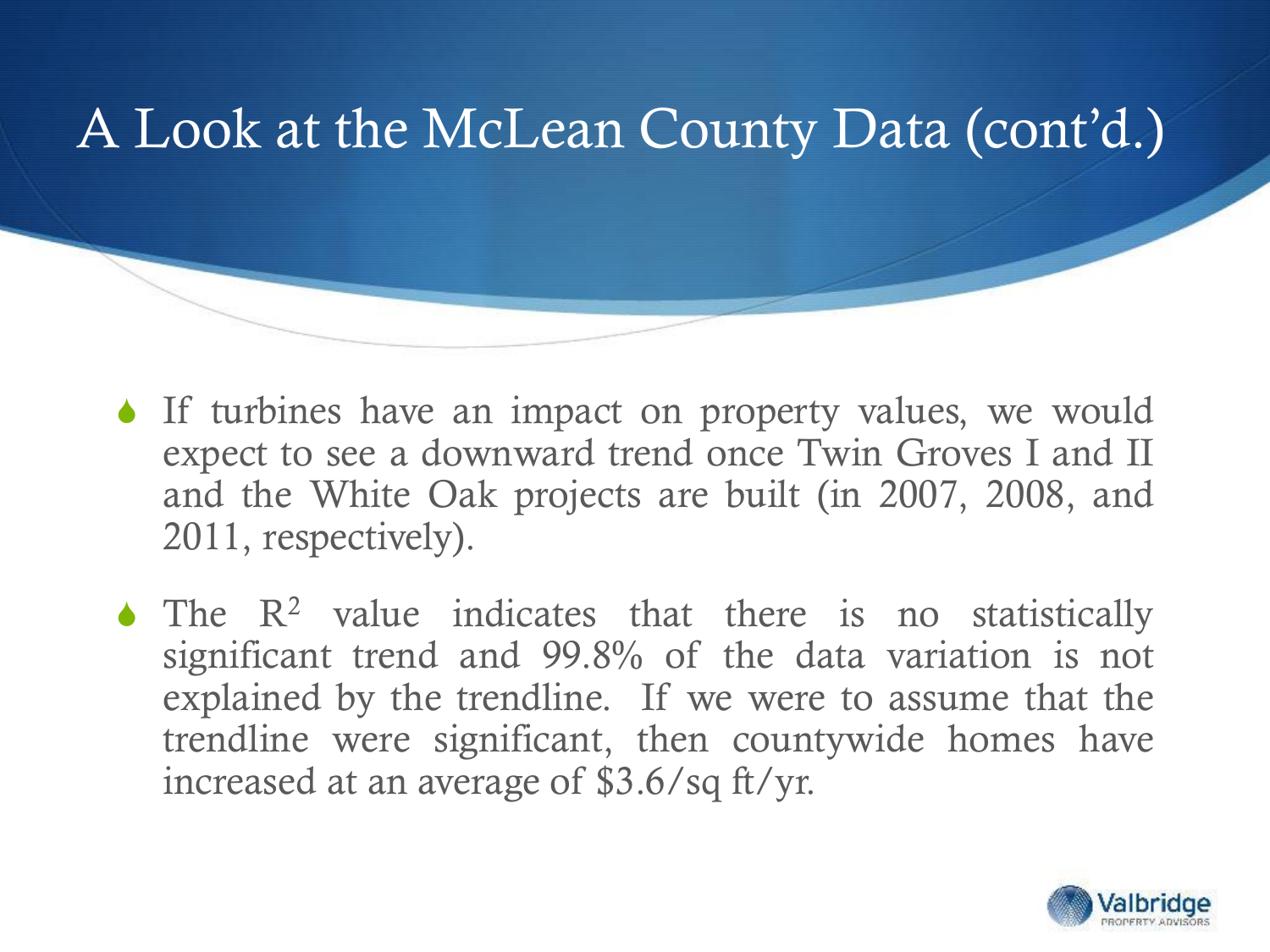

For properties within 10 miles of turbines, the R2 value indicates that there is no statistically significant trend and 98.6% of the data is not explained by this trendline. If we were to assume that the trendline is significant, then homes within 10 miles of turbines have increased in value at an average of \$2.68/sq ft/year.

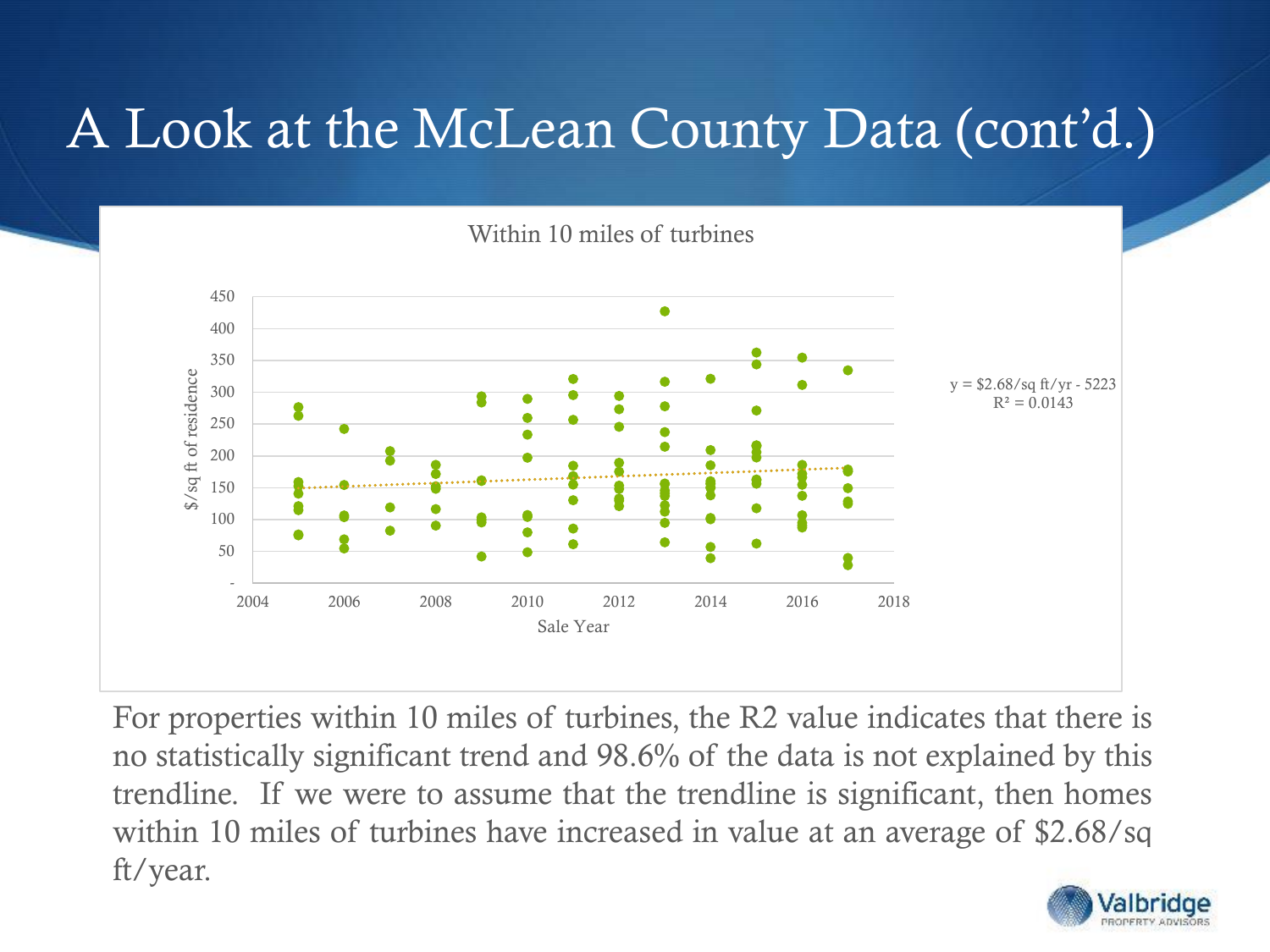

For properties within 5 miles of turbines, the R2 value indicates that there is no statistically significant trend 98.9% of the data is not explained by the trendline. However, if we were to assume that the trendline were significant then homes within 5 miles of turbines have increased in value at an average of \$2.49/sq ft/year.

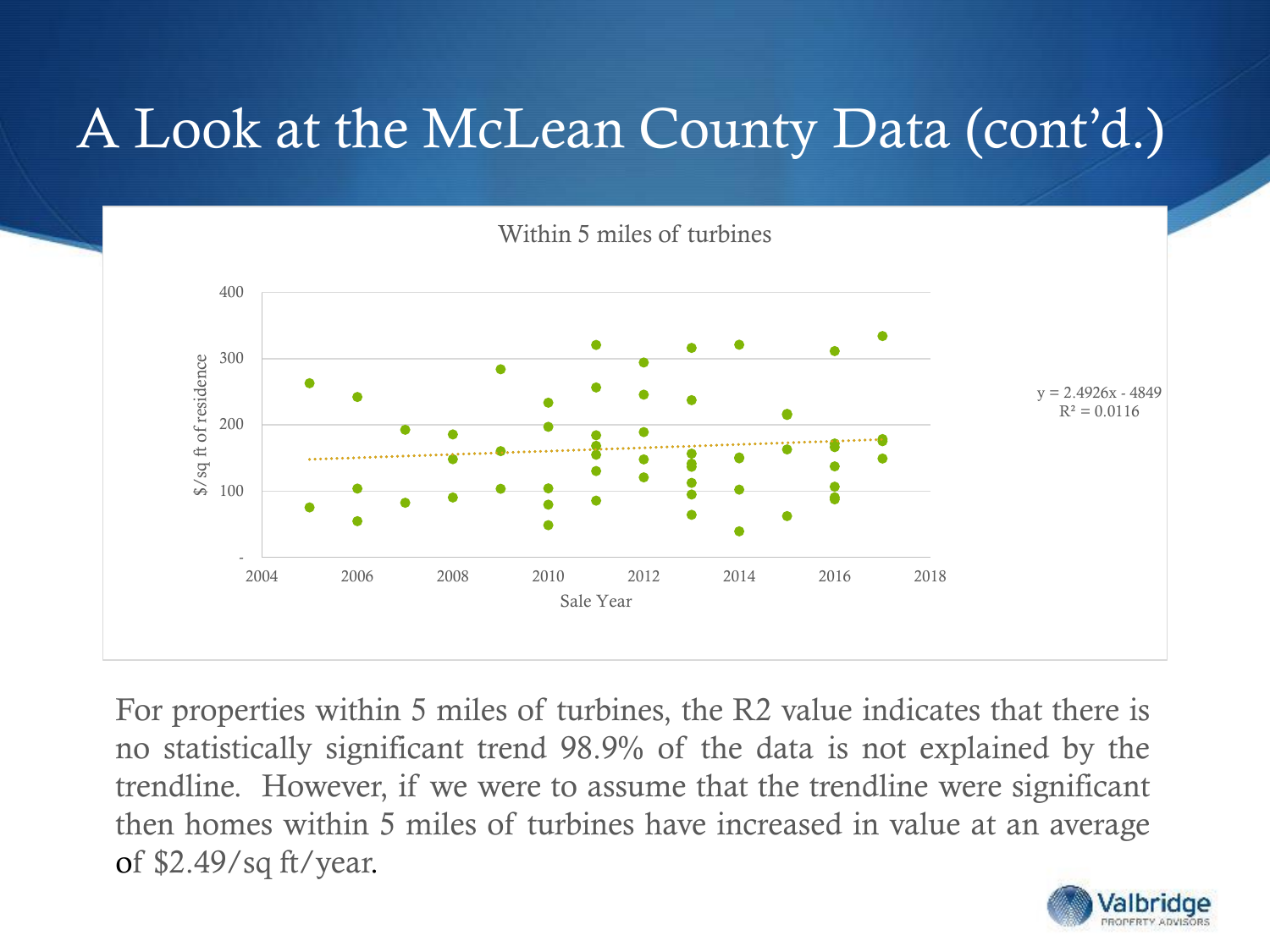

For properties within 2 miles of turbines, the R2 value indicates that there is no statistically significant trend and 99.1% of the data is not explained by this trendline. However, if we were to assume that the trendline were significant, then homes within 2 miles of turbines have increased in value at an average of \$2.16/sq ft/yr.

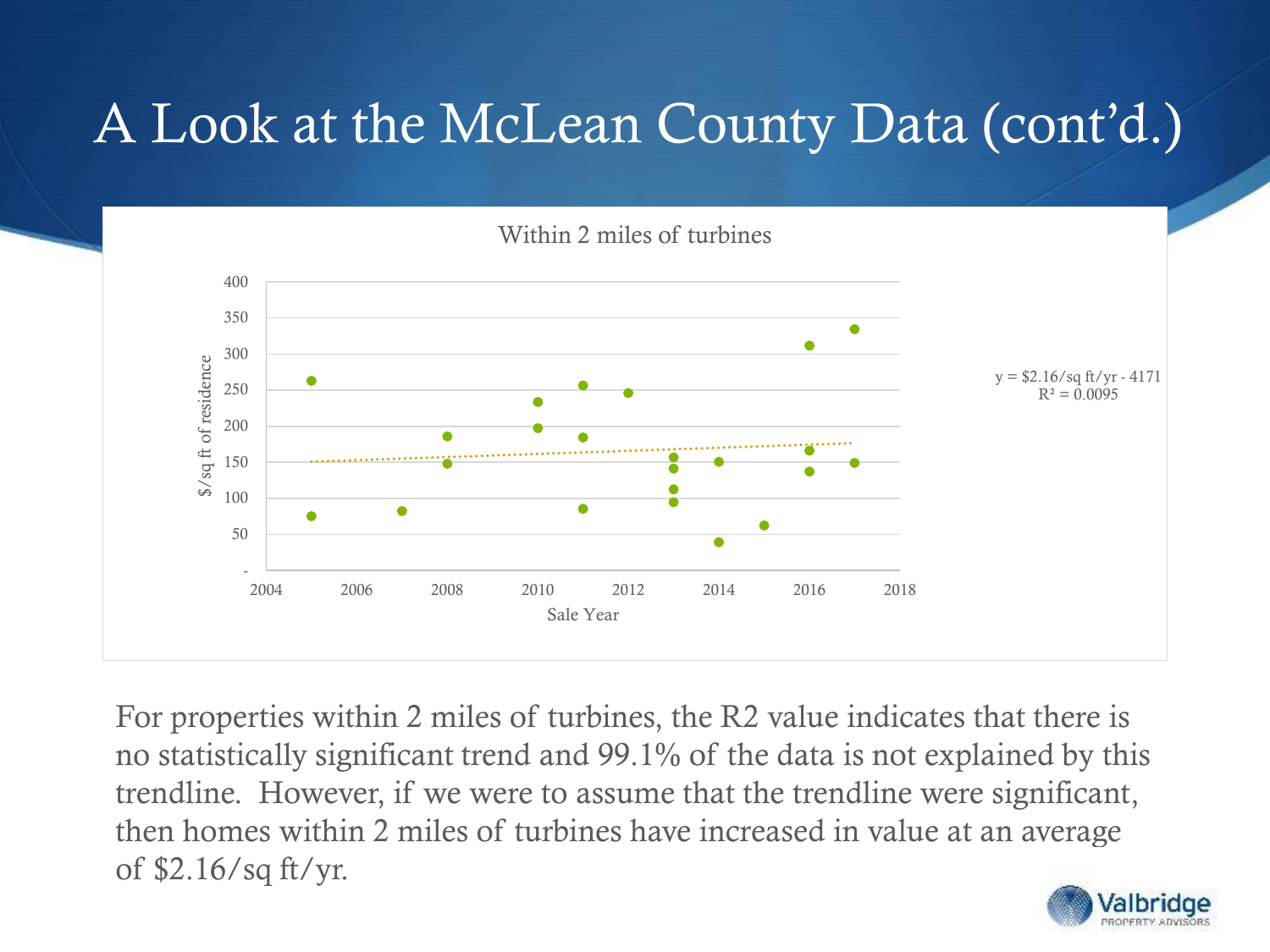

For properties within 1 mile of turbines, the R2 value indicates that there is no statistically significant trend and 94.2% of the data is not explained by this trendline. However, if we were to assume that the trendline were significant, then homes within one mile of turbines have increased at an average of \$7.25/sq ft/yr.

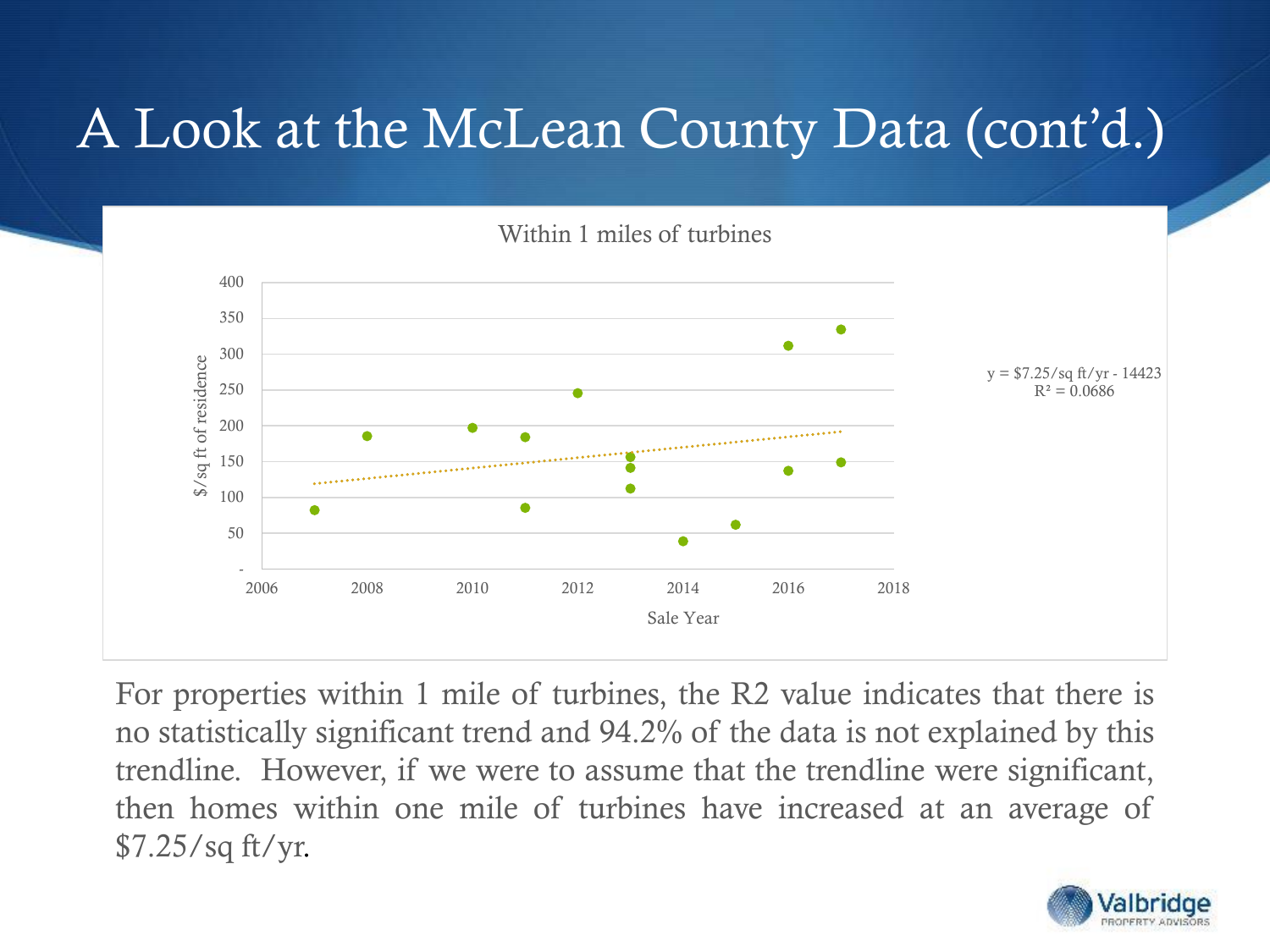### Conclusions

- Farmland, because of its expanse and relatively low unit values (compared to urban land) has seldom been found to be affected by wind structures, so long as no material damage can be shown.
- $\bullet$  The value of large parcels in agricultural use (multiple acreage) seem far more likely to be affected by soil quality, crop production and transaction factors (like availability of water and the costs of mortgage financing) than any indirect impacts from wind turbines.
- $\bullet$  Property values in rural areas will be most affected by local employment and the presence of recreational opportunities (summer homes).